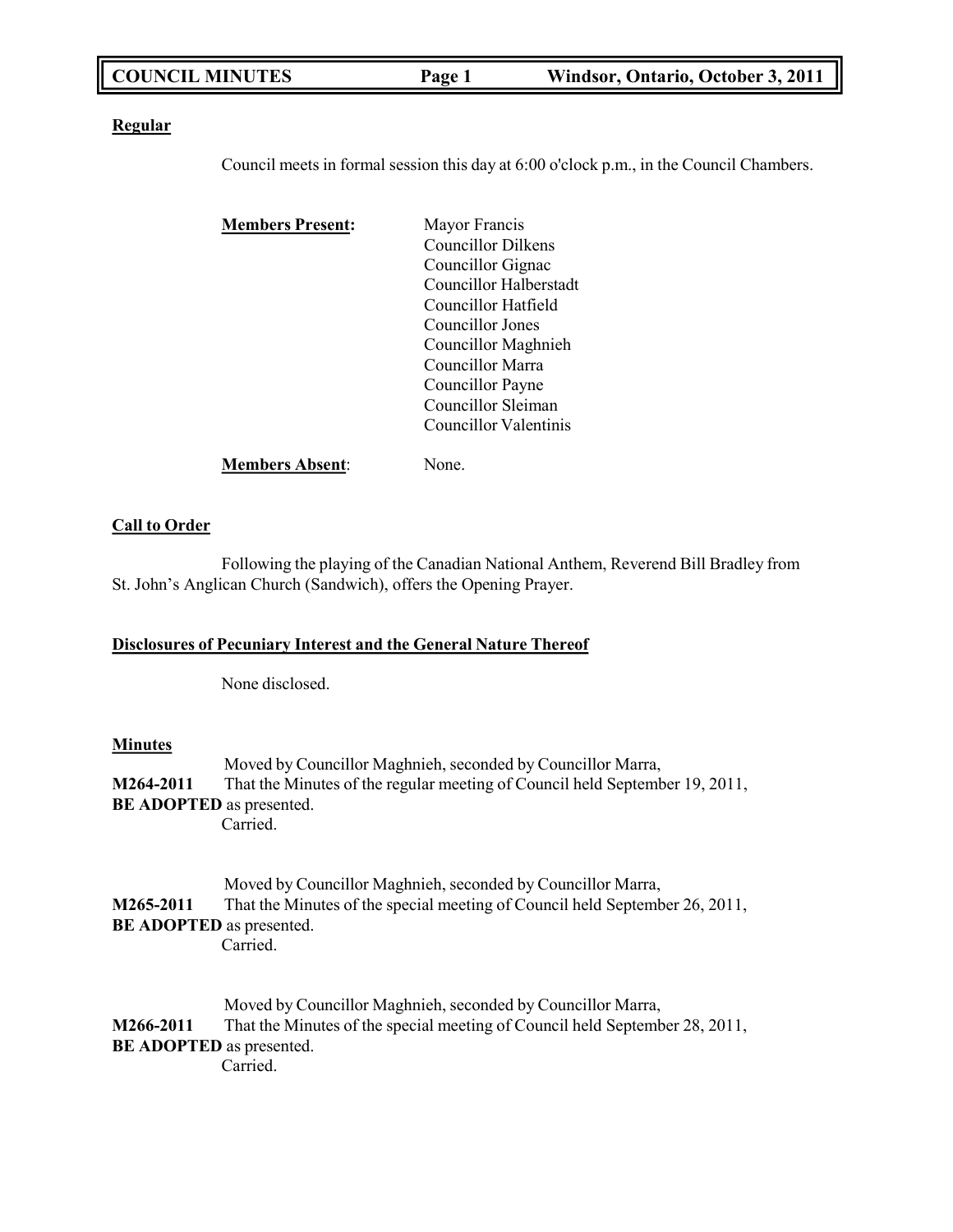# **COUNCIL MINUTES Page 2 October 3, 2011**

#### **Notice of Proclamations**

Child Abuse Prevention Month – October 2011 Fire Prevention Week – October 9-15, 2011 Multiple Births Awareness Week – October 9-15, 2011 Windsor Regiment Week & Affirmation of Freedom of the City – October 10-16, 2011 Foster Family Week – October 16-23, 2011

#### **Committee of the Whole**

Moved by Councillor Payne, seconded by Councillor Sleiman,

That Council do now rise and move into Committee of the Whole with the Mayor presiding for the purpose of dealing with:

- (a) communication items;
- (b) consent agenda;
- (c) hearing requests for deferrals or referrals of any items of business;
- (d) hearing presentations and delegations;
- (e) consideration of business items;
- (f) consideration of Committee reports:
	- (i) **Report of the Special In-Camera Meeting or other Committee as may be held prior to Council** (if scheduled); and
	- (ii) **Report No. 32-38 of the Social Development, Health & Culture Committee** of its meeting held September 14, 2011; (Note: Corrected copies for Report No. 36 and 37 *attached*);
- (g) consideration of by-laws 168-2011, 169-2011, 171-2011, 172-2011, and 174- 2011 through 176-2011 (inclusive).

Carried.

#### **Communications**

Moved by Councillor Valentinis, seconded by Councillor Dilkens,

**M267–2011** That the following Communication Items 1 and 3 to 10 inclusive, as set forth in the Council Agenda **BE REFERRED** as noted except Communication No. 2 which is dealt with as follows:

#### **Communication No. 2:**

Moved by Councillor Dilkens, seconded by Councillor Marra,

**M268-2011** That the correspondence from Infrastructure Ontario dated September 14, 2011 regarding "Realty Disposal and Vacant Space Notice" (Surplus Lands: Ontario Tourism Marketing Corp. – Project 8456) **BE RECEIVED**, and further, that this **BE FORWARED** to the Tourism Windsor Essex Pelee Island (TWEPI) Board for their review and consideration, and that Administration **BE DIRECTED** to advise Infrastructure Ontario that there may be an interest to purchase the subject surplus lands.

Carried

**APM2011**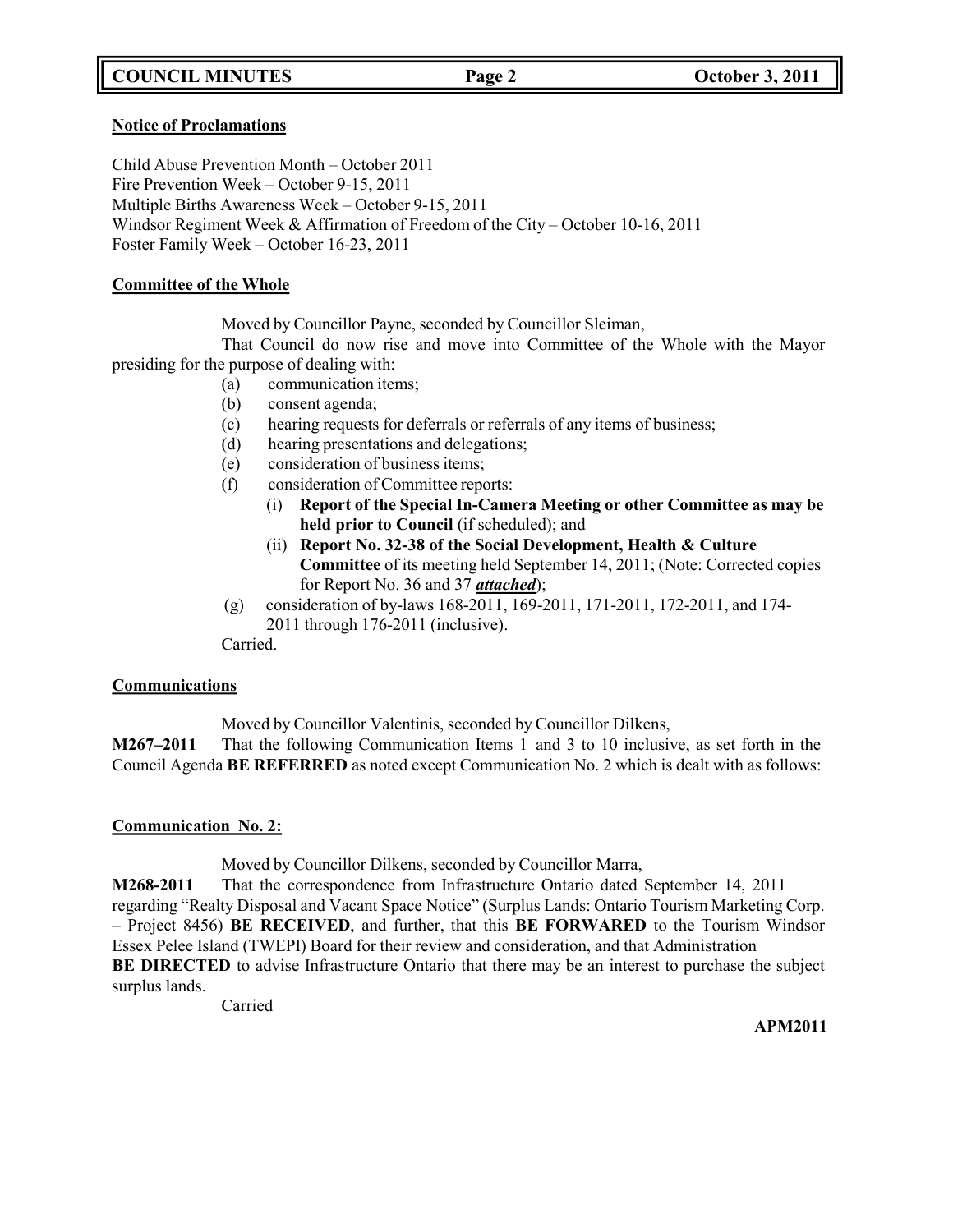**COUNCIL MINUTES Page 3 October 3, 2011**

| <b>Item</b>    | From                                                                                                | <b>Description</b>                                                                                                                                                                                                                                       |  |
|----------------|-----------------------------------------------------------------------------------------------------|----------------------------------------------------------------------------------------------------------------------------------------------------------------------------------------------------------------------------------------------------------|--|
| $\mathbf{1}$   | Ministry of<br>Transportation                                                                       | Response to letter dated August 22, 2011 and M178-2011<br>( <i>previously distributed</i> ) requesting an extension of the noise barrier<br>along Dougall Parkway to include Barcelona Crescent.<br><b>City Engineer</b><br>Note & File<br><b>SW2011</b> |  |
| $\overline{2}$ | Infrastructure Ontario                                                                              | Realty Disposal and Vacant Space Notice.<br><b>Ontario Tourism Marketing Partnership Corp.</b><br><b>City Solicitor</b><br>Note & File<br><b>APM2011</b>                                                                                                 |  |
| $\mathfrak{Z}$ | Federation of Canadian<br>Municipalities (FCM)                                                      | Communication regarding the American Jobs Act being proposed<br>in the United States and FCM's Board meeting highlighting<br>infrastructure, trade, other issues.<br>Note & File<br><b>MMF2011</b>                                                       |  |
| 4              | Secretary/Treasurer<br>Committee of Adjustment                                                      | Consent Authority Agenda Record Hearing to be held on<br>Wednesday, October 5, 2011, Room 409, 400 City Hall Square<br>East, Windsor.<br>Note & File<br>ZC2011                                                                                           |  |
| 5              | <b>Union Gas</b>                                                                                    | Notice of Application filed with the Ontario Energy Board.<br>Note & File<br><b>MU2011</b>                                                                                                                                                               |  |
| 6              | MADD Canada;<br>Ontario Public Health<br>Association;<br>Centre for Addiction and<br>Mental Health; | Request to adopt a resolution opposing the sale of liquor, beer or<br>wine in convenience stores.<br><b>COUNCIL DIRECTION REQUESTED</b><br><b>City Solicitor</b><br>Note & File<br><b>APR2011</b>                                                        |  |
| $\overline{7}$ | Chair, Source Protection<br>Committee, ERCA                                                         | Response to Letter dated August 29, 2011 regarding M182-2011<br>(previously distributed).<br><b>City Engineer</b><br><b>City Planner</b><br>Note & File<br>EI/10108                                                                                      |  |
| $\,8\,$        | City Solicitor                                                                                      | Disposition of Riverside Recreation and Memorial Centre, Adstoll<br>Arena and Edward Street Neighbourhood Centre.<br>Note & File<br><b>APM2011</b>                                                                                                       |  |
| 9              | City Treasurer                                                                                      | Windsor Canada Utilities $-1st$ Quarter 2011 Financial Statements.<br>Note & File<br><b>MU2011</b>                                                                                                                                                       |  |
| 10             | City Treasurer                                                                                      | Your Quick Gateway - $1^{st}$ Quarter & $2^{nd}$ Quarter 2011 Financial<br>Statements.<br>Note & File<br>APM/9795                                                                                                                                        |  |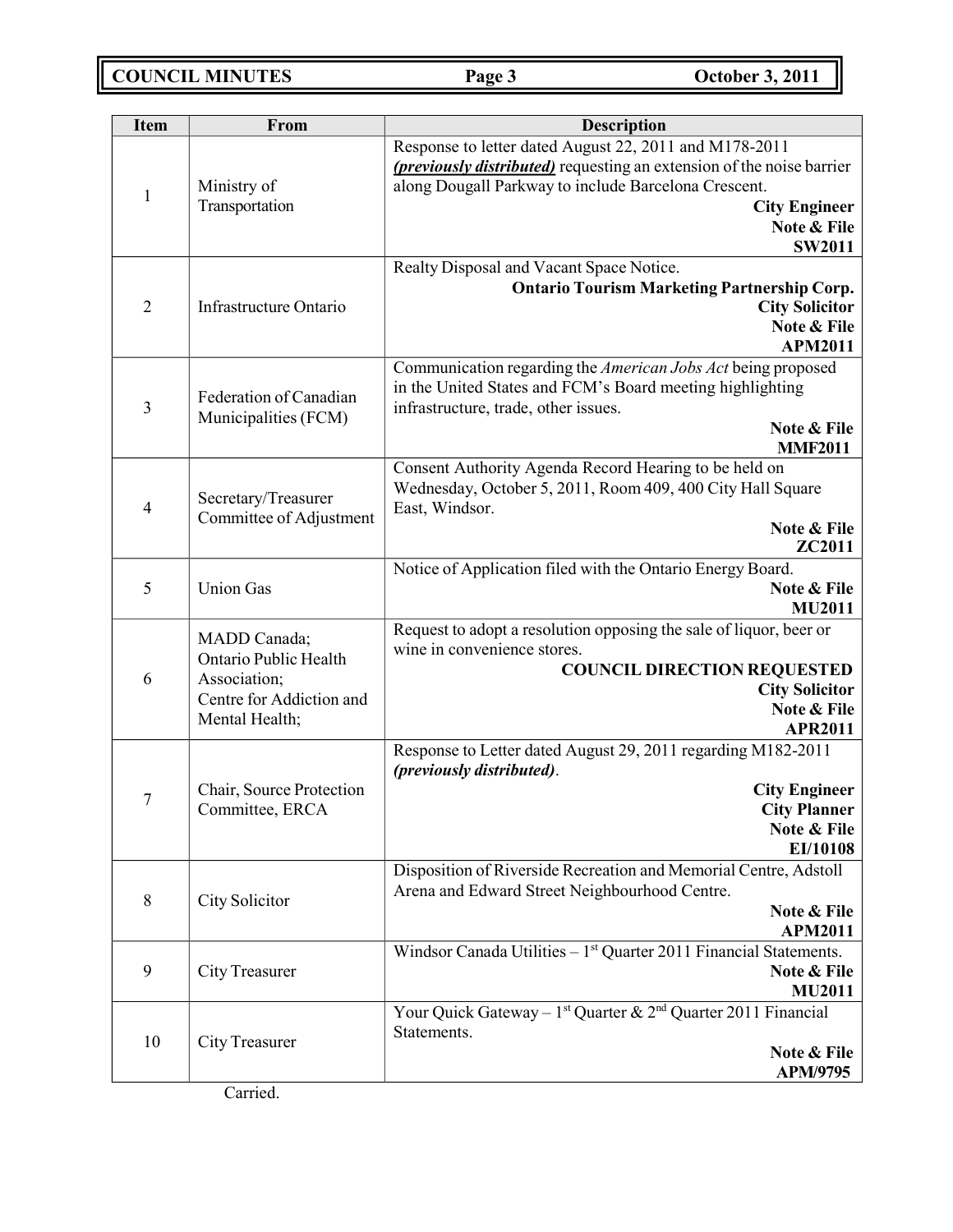#### **Communication No. 6:**

Moved by Councillor Jones, seconded by Councillor Sleiman,

That the correspondence from MADD Canada dated September 22, 2011 regarding concerns about the current campaign to allow beer and wine to be sold at convenience stores BE RECEIVED, and further, that Council ENDORSE the position of opposing any plan to put liquor, beer or wine into convenience stores.

> The motion is put and is lost. Aye Votes: Councillors Jones, Sleiman, Valentinis and Marra. Nay Votes: Councillors Hatfield, Payne, Maghnieh, Gignac, Halberstadt and Dilkens.

#### **Consent Agenda**

Moved by Councillor Gignac, seconded by Councillor Halberstadt, That the following Consent Agenda and the recommendations contained in the administrative reports **BE APPROVED** as amended:

- Item 1 Residential Rehabilitation Assistance Program (RRAP) 2010/2011 Budget Allocation Agency Agreement
- Item 2 Housekeeping Amendments to Schedule A of By-law No. 15-2010 A By-law to Appoint a Chief Building Official and Inspectors to Enforce the Building Code Act
- Item 3 Lease Agreement between the Corporation of the City of Windsor and Essex County NursePractitioner– Led Clinic (Essex) – 1168 Drouillard Road, Units 12, 14 and 15
- Item 5 A By-law to Authorize Special Charges Being Imposed on Lots Abutting on the Local Improvement Work Completed under By-law 105-2009 on Clemenceau Boulevard from Rose Street to Grand Boulevard
- Item 6 8<sup>th</sup> Concession Drain Repair and Improvements

Carried.

#### **Deferrals and/or Referrals and Withdrawals**

None requested.

#### **Presentations & Delegations:**

#### **PRESENTATIONS:**

#### **Windsor Regiment's 75th Anniversary**

Mayor Francis and Members of Council recognize the Essex & Kent Scottish Regiment Association 75th Anniversary and acknowledge the presence of Major Brian Johnson (representing the Commanding Officer Lieutenant Colonel John Hampson), and Chief Warrant Officer Vic Chiasson, Regimental Sergeant Major in the audience.

APR2011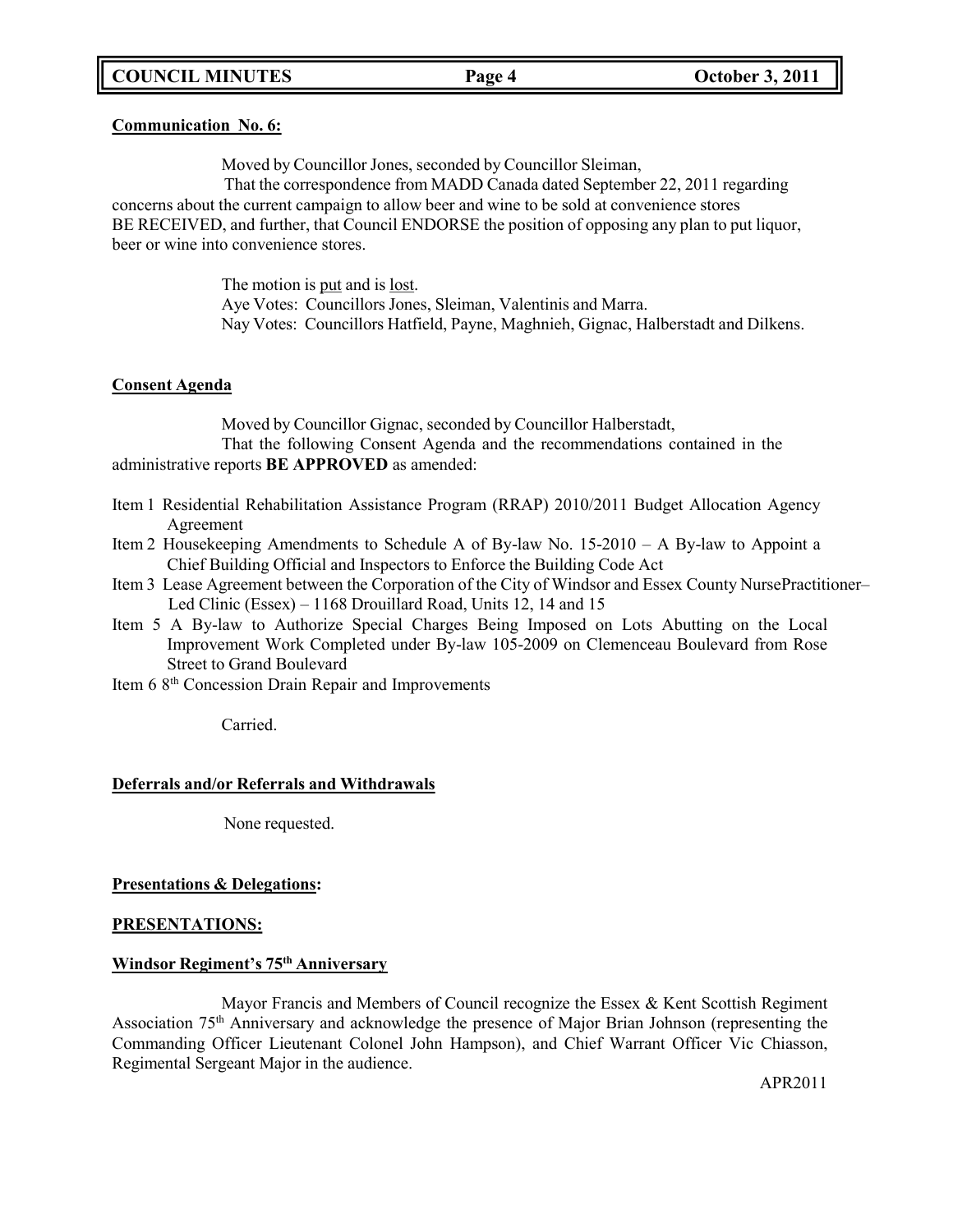| <b>COUNCIL MINUTES</b> | Page 5 | <b>October 3, 2011</b> |
|------------------------|--------|------------------------|
|------------------------|--------|------------------------|

Moved by Councillor Hatfield, seconded by Councillor Jones,

**M269-2011** That Council **SUPPORT** the approval of covering the costs of transportation for Veterans and parade participants from Tilston Armouries to the marshalling area at the Downtown Armouries to celebrate the  $75<sup>th</sup>$  Anniversary of the Windsor Regiment on October 15, in the form of four buses in the amount of \$694.81.

Carried.

#### **DELEGATIONS**

#### **Walker Road Corridor from Division Road to Digby Street, Additional Consulting Work**

#### **David Hanna, Ward 1 resident**

David Hanna, Ward 1 resident, appears before Council to speak in support of additional consulting work for the Walker Road Corridor from Division Road to Digby Street, and concludes by offering various suggestions for Council's consideration.

#### Report Number **15503 SW/10859** 4

Mayor Francis leaves the meeting at 6:29 o'clock p.m. and Councillor Maghnieh assumes the Chair.

Mayor Francis returns to the meeting at 6:31 o'clock p.m. and Councillor Maghnieh returns to his seat at the Council table.

(For final disposition of this matter, see Clause **CR250/2011** in Schedule "A" attached hereto.)

#### **Regular Business Items (for final disposition of these matters see Schedule "A" attached)**

Nil.

#### **Consideration of Committee Reports**

Moved by Councillor Maghnieh seconded by Councillor Marra, **M271-2011** That the **Report of the special In-camera** meeting held October 3, 2011, **BE ADOPTED** as presented. Carried.

ACO2011

Moved by Councillor Gignac seconded by Councillor Halberstadt,

**M270-2011** That **Report No. 32 of the Social Development, Health & Culture Standing Committee** of its meeting held September 14, 2011 – Late Career Nurse Initiative (LCNI) 2011/2012, **BE ADOPTED** as presented.

Carried.

Report Number 15436 AH/10782 1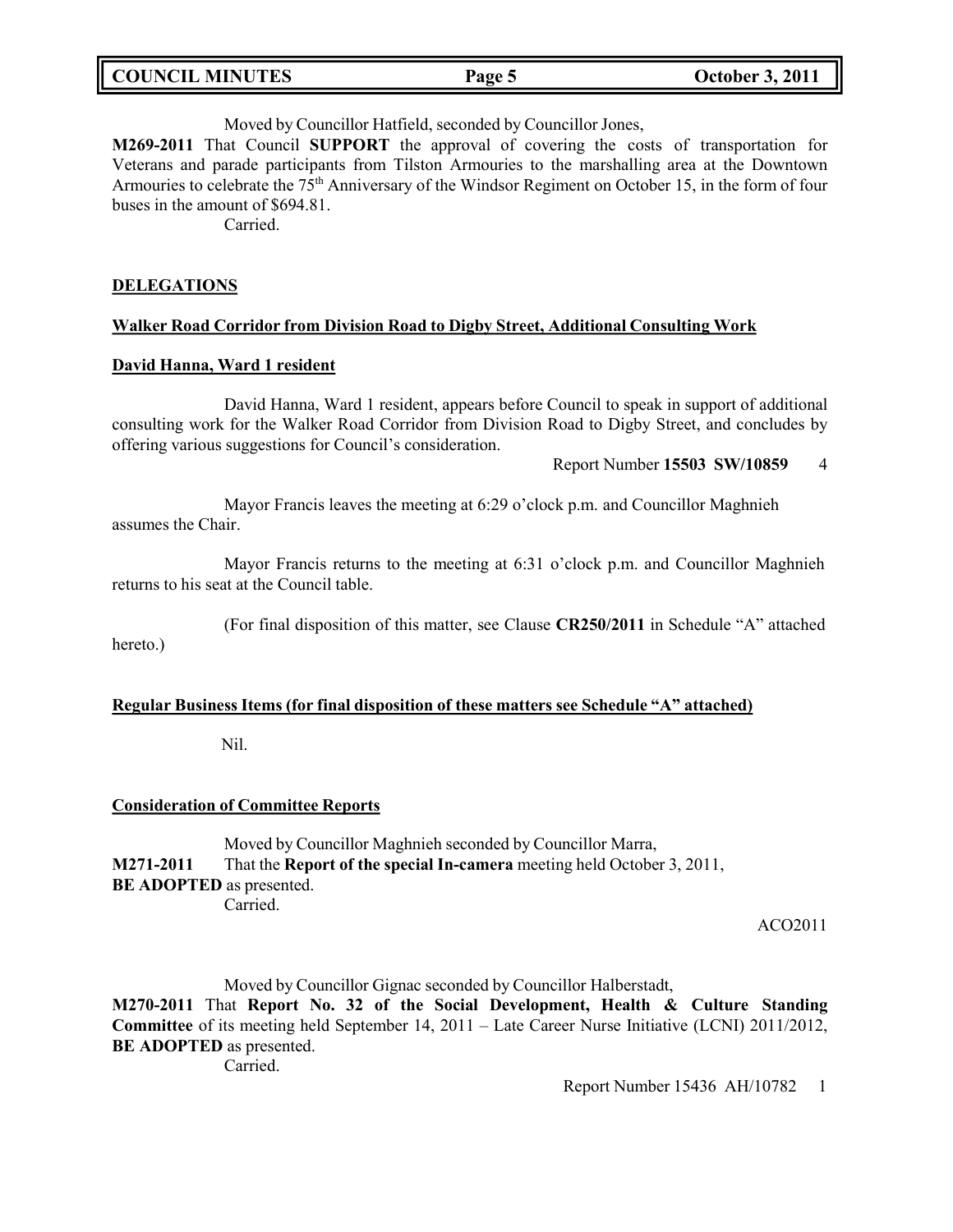Moved by Councillor Gignac seconded by Councillor Halberstadt, **M272-2011** That **Report No. 33 of the Social Development, Health & Culture Standing Committee** of its meeting held September 14, 2011 - Joint Use Renewal Agreement between the City of Windsor and Rotary Club of Windsor 1918 for Art in the Park, **BE ADOPTED** as presented. Carried. Report Number 15438 SR/11168 3

Moved by Councillor Gignac seconded by Councillor Halberstadt,

**M273-2011** That **Report No. 34 of the Social Development, Health & Culture Standing Committee** of its meeting held September 14, 2011 – Report No. 4 of the Mayor's Youth Advisory Committee of its meeting held July 4, 201, **BE ADOPTED** as presented,

Carried.

Moved by Councillor Gignac seconded by Councillor Halberstadt, **M274-2011** That **Report No. 35 of the Social Development, Health & Culture Standing Committee** of its meeting held September 14, 2011 - Report No. 5 of the Mayor's Youth Advisory Committee of its meeting held July 4, 2011, **BE ADOPTED** as presented.

Carried.

Moved by Councillor Gignac seconded by Councillor Halberstadt, **M275-2011** That **Report No. 36 of the Social Development, Health & Culture Standing Committee** of its meeting held September 14, 2011 - Report No. 7 of the Seniors Advisory Committee of its meeting held June 30, 2011, **BE ADOPTED** as presented. Carried.

Moved by Councillor Gignac seconded by Councillor Halberstadt, **M276-2011** That **Report No. 37 of the Social Development, Health & Culture Standing Committee** of its meeting held September 14, 2011 - Report No. 8 of the Seniors Advisory Committee of its meeting held June 30, 2011, **BE ADOPTED** as presented. Carried.

Moved by Councillor Gignac seconded by Councillor Halberstadt, **M277-2011** That **Report No. 38 of the Social Development, Health & Culture Standing Committee** of its meeting held September 14, 2011 - Minutes of the Mayor's Youth Advisory Committee of its meeting held July 4, 2011, **BE ADOPTED** as presented. Carried.

MB2011

MB2011

MB2011

MB2011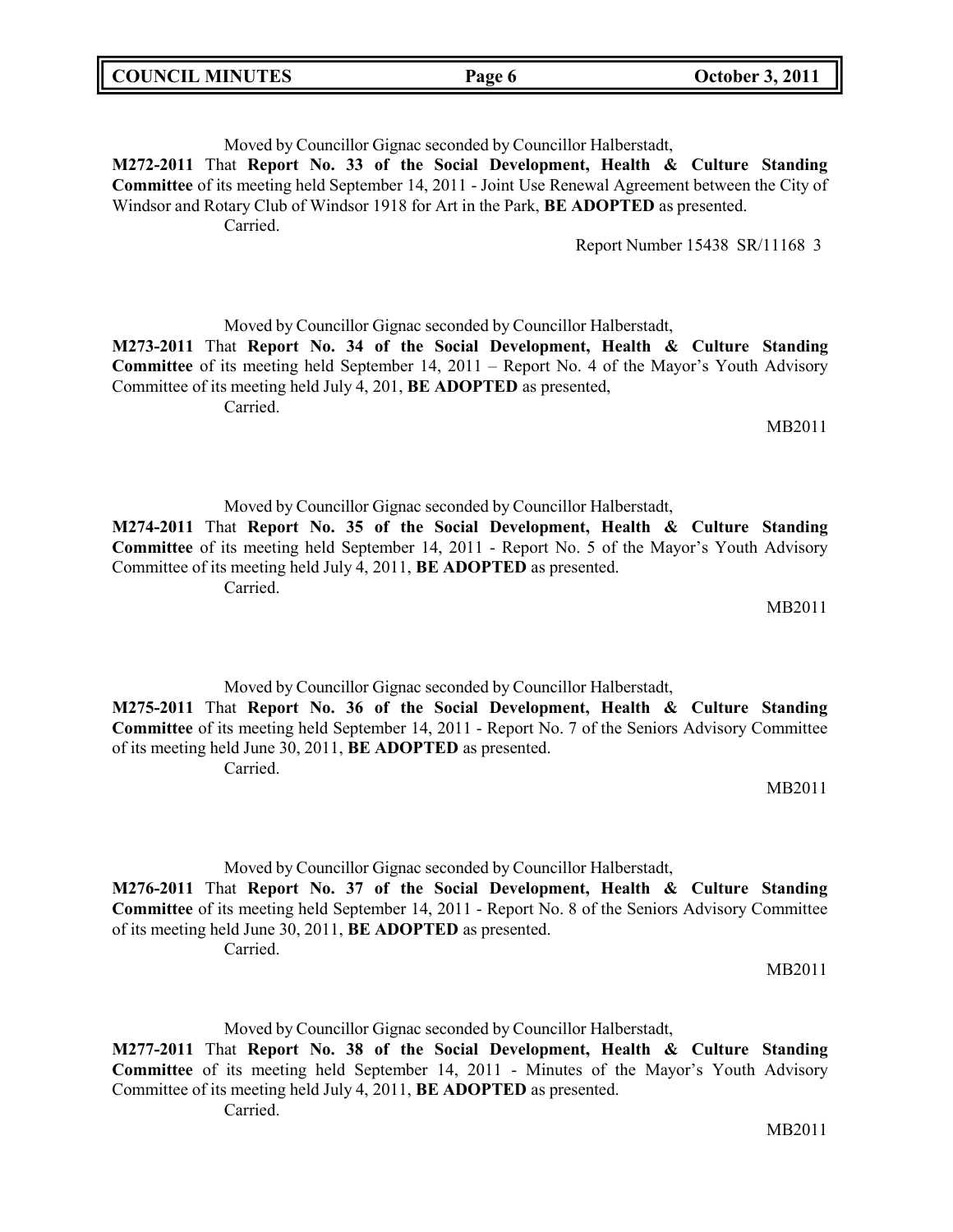**COUNCIL MINUTES Page 7 October 3, 2011**

**By-laws**

Moved by Councillor Payne, seconded by Councillor Sleiman,

That the following By-laws No. 168-2011, 169-2011, 171-2011, 172-2011, and 174- 2011 through 176-2011 (inclusive), be introduced and read a first and second time:

- 168-2011 "A BY-LAW TO AMEND BY-LAW NUMBER 15-2010 BEING A BY-LAW TO APPOINT A CHIEF BUILDING OFFICIAL AND INSPECTORS TO ENFORCE THE BUILDING CODE ACT AND REGULATIONS IN WINDSOR"
- 169-2011 "A BY-LAW TO AUTHORIZE SPECIAL CHARGES BEING IMPOSED ON LOTS ABUTTING ON THE LOCAL IMPROVEMENT WORK COMPLETED UNDER BY-LAW 105-2009 ON CLEMENCEAU BOULEVARD FROM ROSE STREET TO GRAND BOULEVARD, IN THE CITY OF WINDSOR."
- 171-2011 "A BY-LAW TO FURTHER AMEND BY-LAW NUMBER 52-1999, BEING A BY-LAW TO APPOINT MUNICIPAL ENFORCEMENT OFFICERS FOR THE CORPORATION OF THE CITY OF WINDSOR"
- 172-2011 "A BY-LAW TO ESTABLISH LANDS AS A PUBLIC HIGHWAY KNOWN AS PEPPERVINE STREET, IN THE CITY OF WINDSOR."
- 174-2011 "A BY-LAW TO TO FURTHER AMEND BY-LAW NUMBER 8600 CITED AS THE "CITY OF WINDSOR ZONING BY-LAW""
- 175-2011 "A BY-LAW TO APPOINT ROBERT BRUCE MONTONE CHIEF OF WINDSOR FIRE AND RESCUE SERVICES"
- 176-2011 "A BY-LAW TO CONFIRM THE PROCEEDINGS OF THE COUNCIL OF THE CORPORATION OF THE CITY OF WINDSOR AT ITS MEETING HELD ON THE THIRD DAY OF OCTOBER, 2011"

Carried.

Moved by Councillor Valentinis, seconded by Councillor Dilkens,

That the Committee of the Whole does now rise and report to Council respecting the business items considered by the Committee:

- **1) Communication Items (as amended)**
- **2) Consent Agenda (as amended)**
- **3) Items Deferred**
- **Items Referred**
- **4) Consideration of the Balance of Business Items (see Schedule "A")**
- **5) Committee Reports (as presented)**
- **6) By-laws given first and second readings (as presented)**

Carried.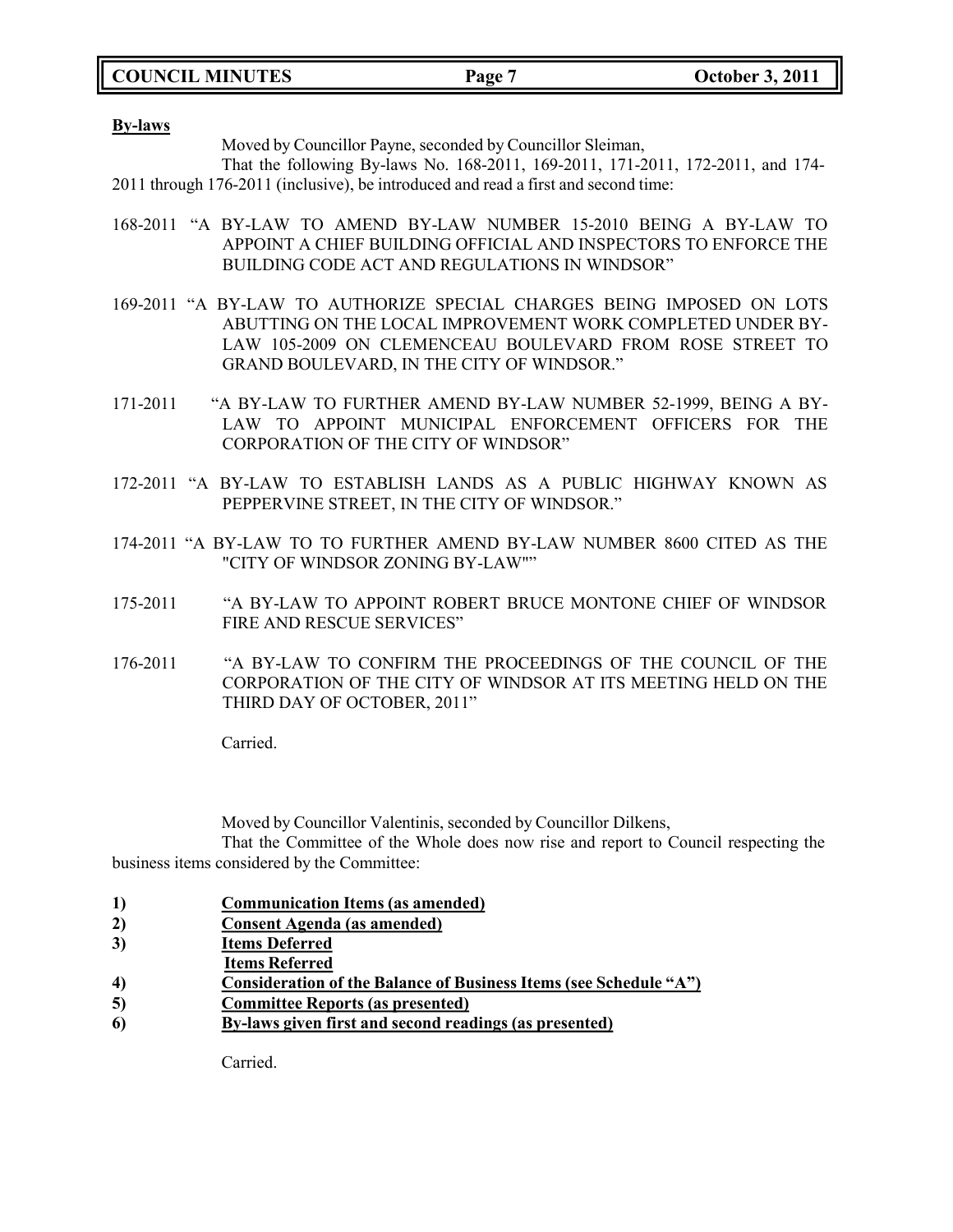#### **Notices of Motion**

Councillor Hatfield gives notice that he intends to introduce a motion for consideration at the October 17, 2011 meeting of Council regarding the Canada – European Union Trade Agreement (CETA).

### **Third Reading of By-laws**

Moved by Councillor Gignac, seconded by Councillor Halberstadt,

That the following By-laws No. 168-2011, 169-2011, 171-2011, 172-2011, and 174- 2011 through 176-2011 (inclusive), having been read a first and second time be now read a third time and finally passed and that the Mayor and Clerk **BE AUTHORIZED** to sign and seal the same notwithstanding any contrary provision of the Council.

Carried.

### **Petitions**

None presented.

#### **Council Questions**

Moved by Councillor Maghnieh, seconded by Councillor Marra,

**M278-2011** That the following Council Question by Councillor Dilkens **BE APPROVED**, and that Administration **BE DIRECTED** to proceed with the necessary actions to respond to the Council Question in the form of a written report, consistent with Council's instructions, and in accordance with Section 17.1 of the Procedure By-law 98-2011:

#### **CQ62-2011**

Asks that Administration review By-law 2-2006 and any other Solid Waste/Recycling By-laws and Policies for the purpose of updating the by-law to make recycling mandatory for residential, commercial and multi-residential property owners and occupants.

EI2011 (October 3, 2011)

Carried.

Moved by Councillor Maghnieh, seconded by Councillor Marra,

**M279-2011** That the following Council Question by Councillor Hatfield **BE APPROVED**, and that Administration **BE DIRECTED** to proceed with the necessary actions to respond to the Council Question in the form of a written report, consistent with Council's instructions, and in accordance with Section 17.1 of the Procedure By-law 98-2011:

## **CQ63-2011**

Asks could our Legal and Planning and Building Departments research and report to City Council on by-law options of restricting the use of so-called "Jersey Barriers" – concrete or stone barriers which are often – if not too frequently used in an unsightly manner to block off access to private property in residential and commercial areas within Windsor.

Carried.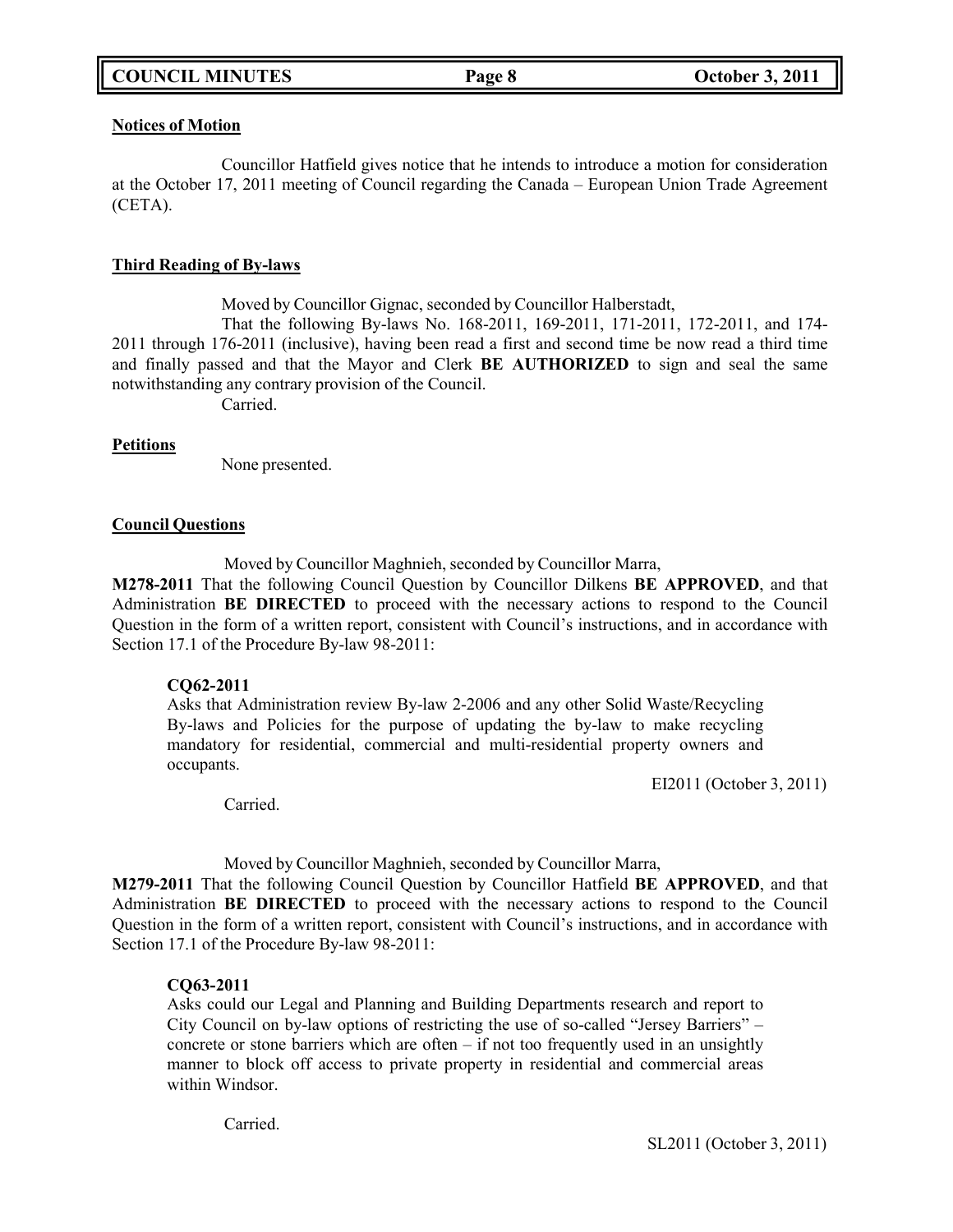## **COUNCIL MINUTES Page 9 October 3, 2011**

**Adjournment**

Moved by Councillor Payne, seconded by Councillor Sleiman, That this Council meeting stand adjourned until the next regular meeting of Council or at the call of the Mayor.

Carried.

Accordingly, the meeting is adjourned at 6:50 o'clock p.m.

### **MAYOR**

**CITY CLERK**

#### **THIS IS A DRAFT COPY**

## **DEPUTY CITY CLERK/SENIOR MANAGER OF COUNCIL SERVICES**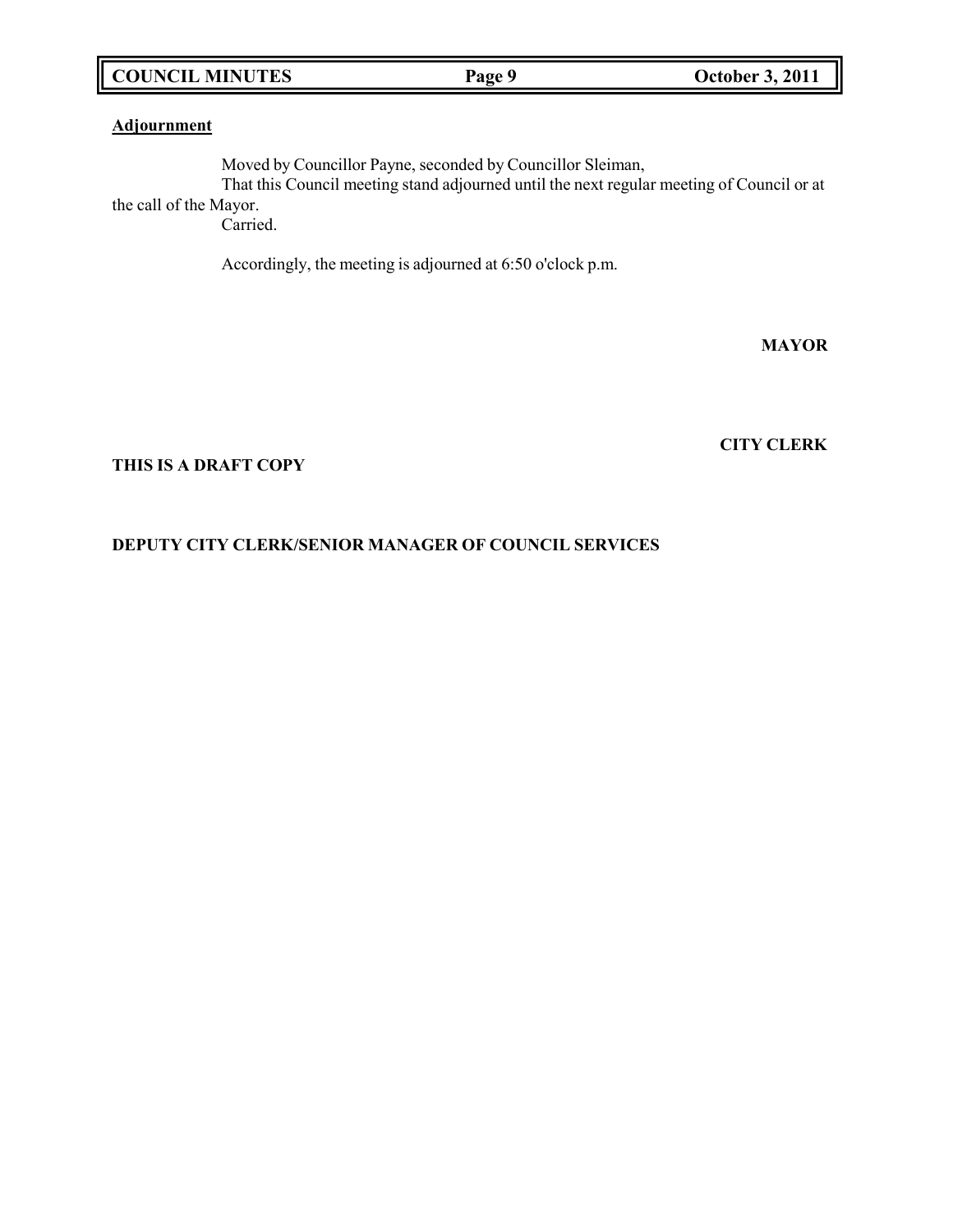Gignac Halberstadt

CR247/2011

THAT the Residential Rehabilitation Assistance Program Agency Agreement between Canada Mortgage and Housing Corporation (CMHC) and The Corporation of the City of Windsor be extended from September 1, 2011 to November 30, 2011 and;

THAT the Community Development and Health Commissioner **BE AUTHORIZED** to execute the Residential Rehabilitation Assistance Program (RRAP) 2010/2011 Budget Allocation Agency Agreement between Canada Mortgage and Housing Corporation (CMHC) and The Corporation of the City of Windsor provided the agreement is in a form and content satisfactory to the City Solicitor, satisfactory in financial content to the City Treasurer and satisfactory in technical content to the Executive Director of Housing and Children's Services.

Carried.

Report Number **15505 SB/10486 C1**

Gignac Halberstadt

CR248/2011

- I. THAT By-law 15-2010 respecting the appointment of Building Officials **BE AMENDED** by deleting Schedule A attached thereto and replacing it with Schedule A attached hereto.
- II. AND THAT amending By-law # 168-2011 **BE PASSED** at this meeting of Council.

Carried.

Report Number **15506 AB2011 C2**

Appendices Schedule A

Gignac Halberstadt

CR249/2011

THAT the report of Lease/Asset Administrator with respect to a LEASE AGREEMENT between The Corporation of the City of Windsor and Essex County Nurse Practitioner-Led Clinic (Essex) – 1168 Drouillard Road, Unit #12, #14 and #15 **BE RECEIVED** for Information; and

THAT **APPROVAL BE GIVEN** to enter into a Lease Agreement with Essex County Nurse Practitioner-Led Clinic (Essex) for 1168 Drouillard Road, Unit #12, #14 and #15 which is part of the Gino Marcus Community Centre (North side) in accordance with the following terms:

# **BASIC TERMS:**

**a) Tenant** Essex County Nurse Practitioner-Led Clinic (Essex)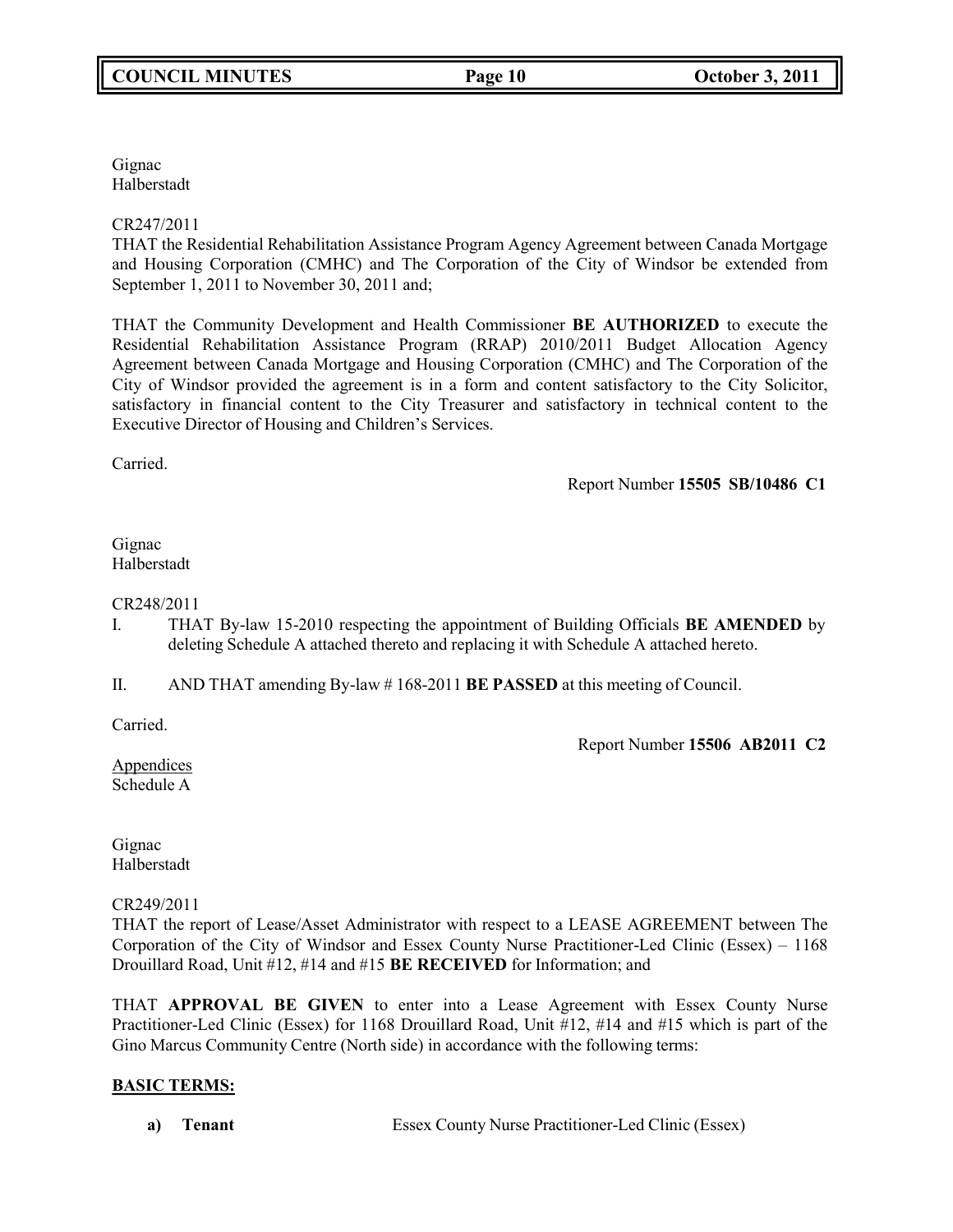|               | <b>COUNCIL MINUTES</b><br>Page 11<br><b>October 3, 2011</b>                                |                                                                                                                                                                                                                                   |  |
|---------------|--------------------------------------------------------------------------------------------|-----------------------------------------------------------------------------------------------------------------------------------------------------------------------------------------------------------------------------------|--|
| b)            | <b>Tenant's Address</b>                                                                    | 1168 Drouillard Road Unit #12, #14 and #15,<br>Windsor, Ontario N8Y 2R1                                                                                                                                                           |  |
| c)            | <b>Commencement Date</b> October 14, 2011 (or when the leaseholder improvements are deemed |                                                                                                                                                                                                                                   |  |
| d)            | <b>Term</b>                                                                                | substantially complete)<br>3 year                                                                                                                                                                                                 |  |
| $\mathbf{e})$ | <b>Termination Date</b>                                                                    | September 30, 2014                                                                                                                                                                                                                |  |
| f             | <b>Leased Premises</b>                                                                     | 1168 Drouillard Road Unit #12, #14 and #15<br>Windsor, Ontario N8Y 2R1                                                                                                                                                            |  |
| g)            | <b>Area of Leased Premises</b>                                                             | 1,355 square feet (rentable)                                                                                                                                                                                                      |  |
| h)            | <b>Base Rental</b>                                                                         | October 14th 2011 - September 30th 2014<br>Rent - \$8.26 per square foot (plus HST)                                                                                                                                               |  |
| i)            | <b>Monthly Base Rent</b>                                                                   | October $14^{th}$ 2011 – October 31 <sup>st</sup> , 2011<br>(pro-rated \$30.66 per day (plus HST)<br>November 1st 2011 - September 30th 2014<br>Rent - \$932.69 per month (plus HST)                                              |  |
| j)            | <b>Additional Rent</b>                                                                     | Annual Operating Cost Adjustments (maintenance, utilities and<br>property tax)                                                                                                                                                    |  |
| $\bf k)$      | <b>Security Deposit</b>                                                                    | None                                                                                                                                                                                                                              |  |
| $\mathbf{D}$  | <b>Land Taxes</b>                                                                          | Included in rent                                                                                                                                                                                                                  |  |
| m)            | <b>Utilities</b>                                                                           | Included in rent                                                                                                                                                                                                                  |  |
| n)            | <b>Permitted Use</b>                                                                       | <b>Nurse Practitioners Clinic</b>                                                                                                                                                                                                 |  |
| $\bf{0}$      | <b>Insurance</b>                                                                           | General Liability Insurance<br>Minimum Limit \$2,000,000.00<br>Tenant's Legal Liability Insurance<br>Minimum Limit \$300,000.00                                                                                                   |  |
| $\mathbf{p}$  | <b>Overholding Monthly</b><br>Rental                                                       | $$1,865.38$ per month (plus HST)                                                                                                                                                                                                  |  |
| <b>q</b> )    | Option for one additional (three year) term, same terms save rent<br>Renewal               |                                                                                                                                                                                                                                   |  |
| r)            | Guarantor                                                                                  | None                                                                                                                                                                                                                              |  |
| s)            | <b>Special Provisions:</b>                                                                 | Leaseholder Improvement Costs (\$63,154.07) capitalized by<br>the Landlord and repaid by Tenant in equal monthly payments<br>over twelve (12) months (October $14th 2011$ – September 30<br>2012) - \$5,262.84 per month (no HST) |  |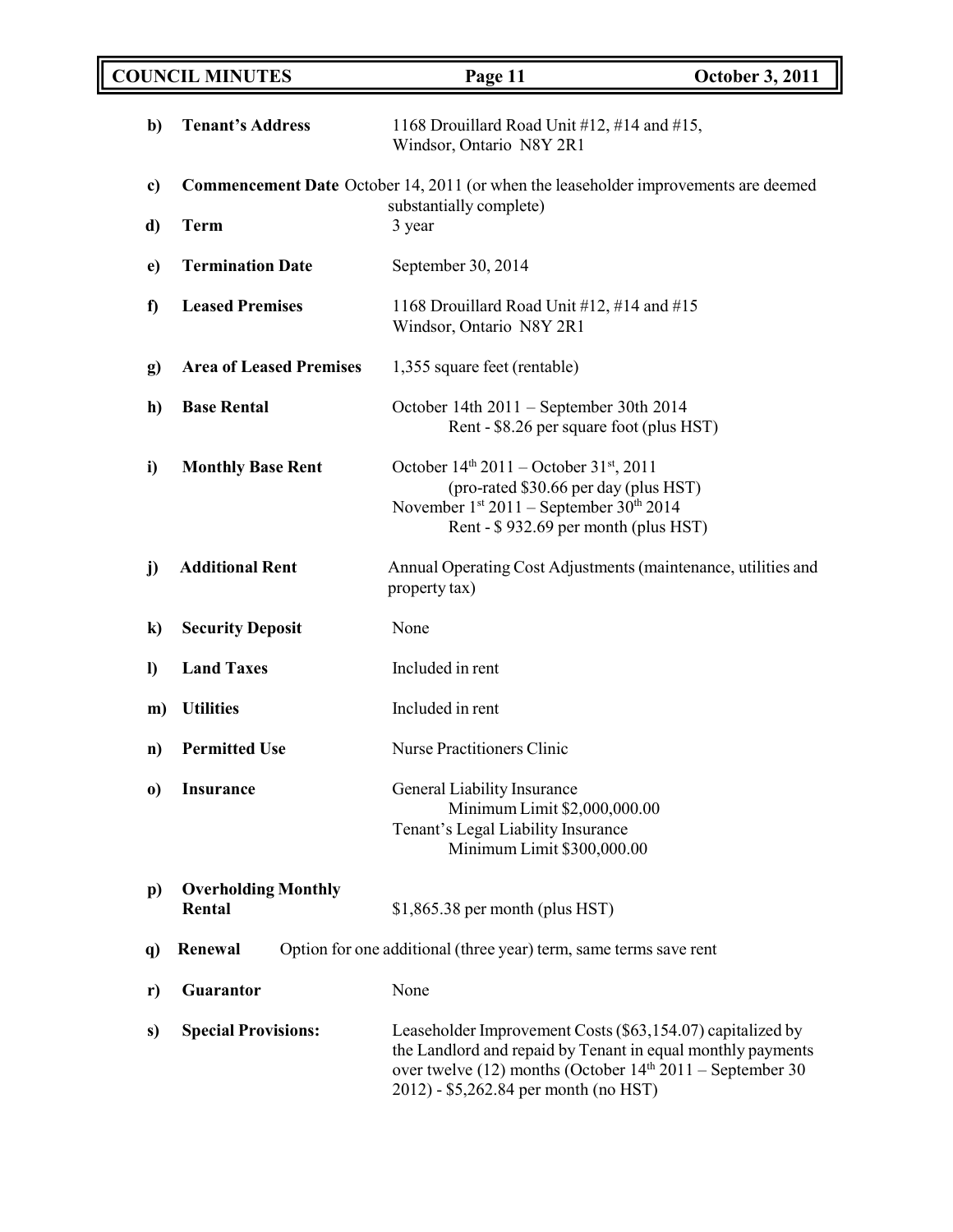AND THAT the Chief Administrative Officer and City Clerk **BE AUTHORIZED** to sign a Lease Agreement, to be in a form satisfactory to the City Solicitor, in content satisfactory to the Asset/ Lease Administrator, and in financial content to the City Treasurer.

Carried.

Report Number **15523 AF/7610 C3**

Dilkens Valentinis

#### CR250/2011

That the additional upset limit funding in the amount of \$190,000.00, plus HST, in accordance with the proposal from R.C. Spencer Associates Inc. for the expanded scope of work associated with the Walker Road Corridor from Division Road to Digby Street, dated August 5, 2011 **BE APPROVED**; and further, that the Chief Administrative Officer and City Clerk **BE AUTHORIZED** to sign an amended agreement, satisfactory in form to the City Solicitor, in financial content to the Chief Financial Officer/City Treasurer, and in technical content to the City Engineer. The amount of the expanded scope of work is to be paid from Project # 7104001 (Walker Road Corridor). The fee for these services to be in accordance with the most recent schedule of fees published by the Professional Engineers of Ontario.

Carried.

Councillor Marra was absent from the meeting when the vote was taken on this matter.

Report Number **15503 SW/10859 4**

Gignac Halberstadt

#### CR251/2011

That Council **ADOPT** By-law 169-2011 for the imposition of special charges on lots abutting on or immediately benefiting from the local improvement work completed under By-law 105-2009 on Clemenceau Boulevard from to Rose Street to Grand Boulevard, in accordance with Section 30 of Ontario Regulation 586/06, made under Municipal Act 2001.

Carried.

Report Number **#: 15509 SW/10290 C5**

Gignac Halberstadt

#### CR252/2011

That Council **ACCEPTS** the signed request for the repair and improvement to the 8<sup>th</sup> Concession Drain and that the firm of Bruce D. Crozier Engineering Inc., **BE APPOINTED** as the drainage engineer to make an examination and prepare a drainage report for the installation of a new culvert and extension of an existing culvert on the 8th Concession Drain under Section 78 of the Drainage Act, for an upset limit of \$15,000.00 plus HST. All costs to the City will be charged to Project # 7086004 – Municipal Drain Maintenance

Carried.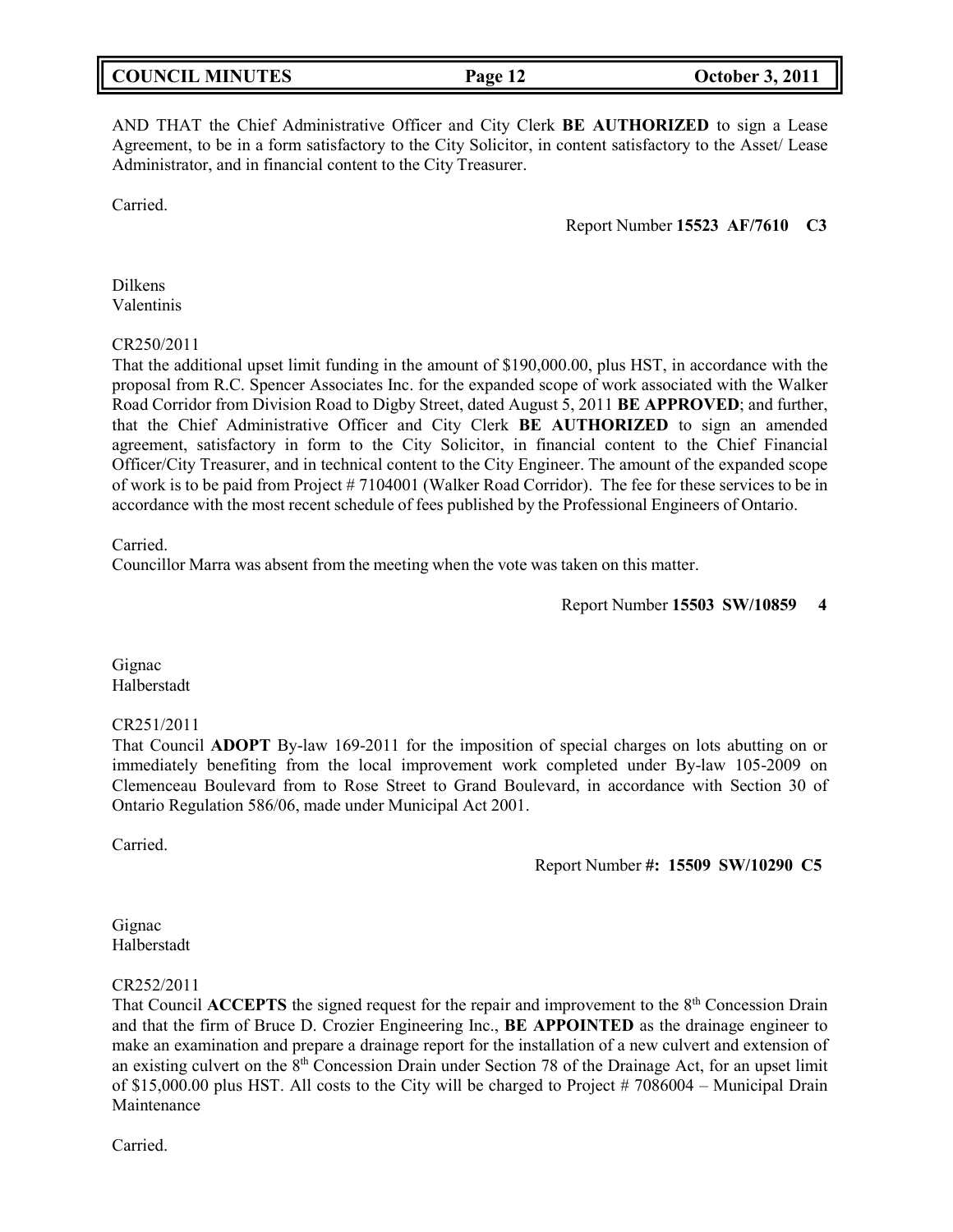| <b>COUNCIL MINUTES</b> | Page |
|------------------------|------|
|                        |      |

**COUNCIL 2 13 October 3, 2011** 

Report Number **15510 SW2011 C6**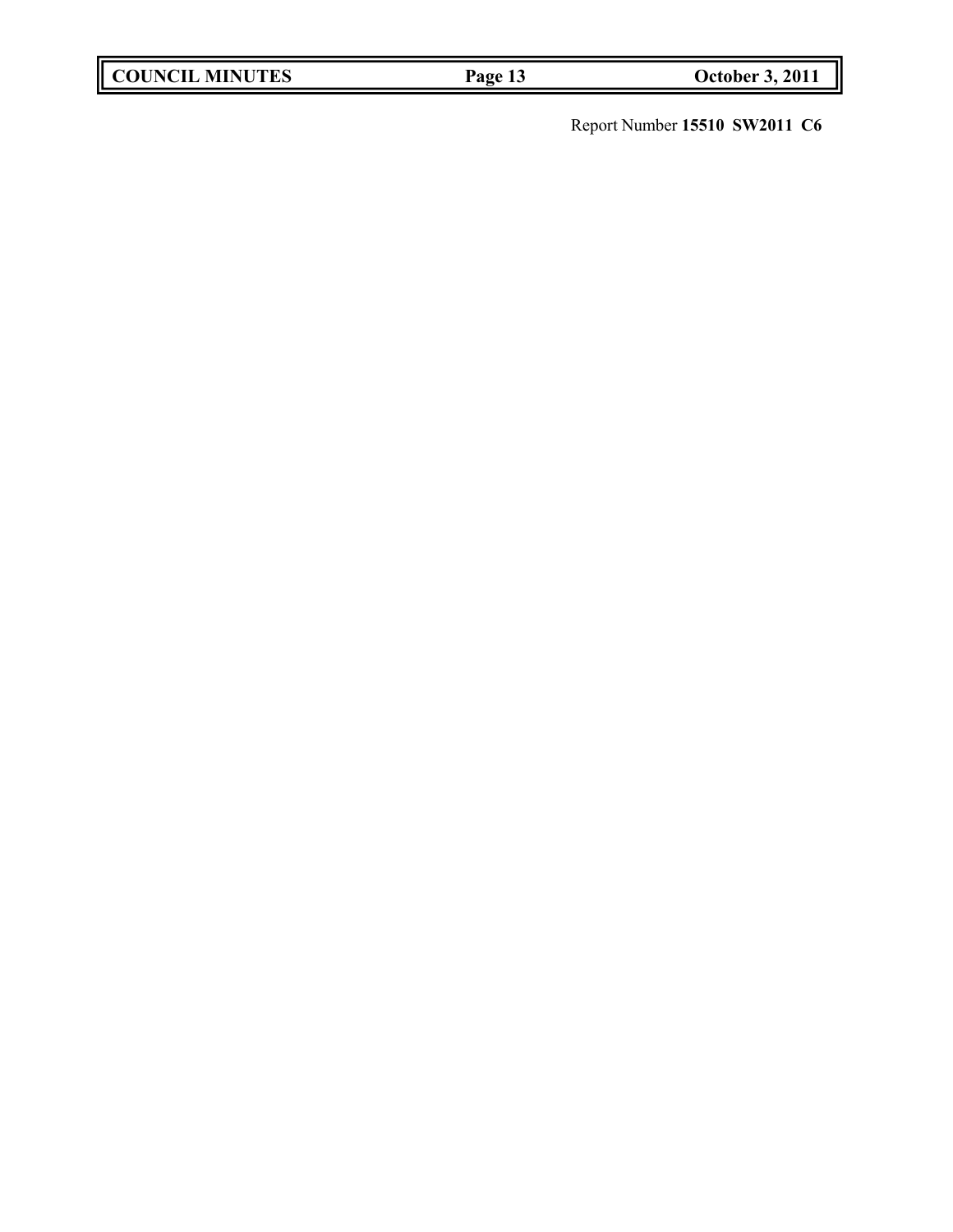| <b>COUNCIL MINUTES</b> | Page 14 | <b>October 3, 2011</b> |
|------------------------|---------|------------------------|
|                        |         |                        |

**ADOPTED** by Council at its meeting held October 3, 2011 [**M271-2011**] VC/bm

# **SPECIAL MEETING OF COUNCIL – IN CAMERA October 3, 2011**

## **Meeting called to order at: 4:10 p.m.**

# **Members in Attendance:**

Mayor E. Francis Councillor D. Dilkens (arrives at 4:19 p.m.) Councillor R. Jones Councillor A. Halberstadt Councillor F. Valentinis Councillor B. Marra Councillor P. Hatfield Councillor J. Gignac Councillor A. Maghnieh Councillor H. Payne Councillor E. Sleiman

## **Also in attendance:**

H. Reidel, Chief Administrative Officer

R. Warsh, Community Development and Health Commissioner and

- Corporate Leader Social Development, Health, Recreation and Culture
- M. Sonego, City Engineer and Corporate Leader Environmental Protection and Transportation
- G. Wilkki, City Solicitor and Corporate Leader Economic Development and Public Safety
- V. Critchley, City Clerk/Licence Commissioner and Corporate Leader Public Engagement and Human Resources
- O. Colucci, Chief Financial Officer/City Treasurer and Corporate Leader Finance and Technology
- T. Langlois, Auditor General (Item 2)
- F. Lee-St. Amour, Auditor (Item 2)
- Staff Sergeant G. Corriveau, Windsor Police (Item 2)
- N. Coleman, Mayor's Chief of Staff (Items 2 and 3)

# **Verbal Motion is presented by Councillor Gignac, seconded by Councillor Valentinis,**

**that Rule 3.3 (c) of the** *Procedure By-law, 98-2011,* **BE WAIVED to add the following Agenda items:**

**3. Property matter – security of the property of the Corporation.**

**Motion Carried.**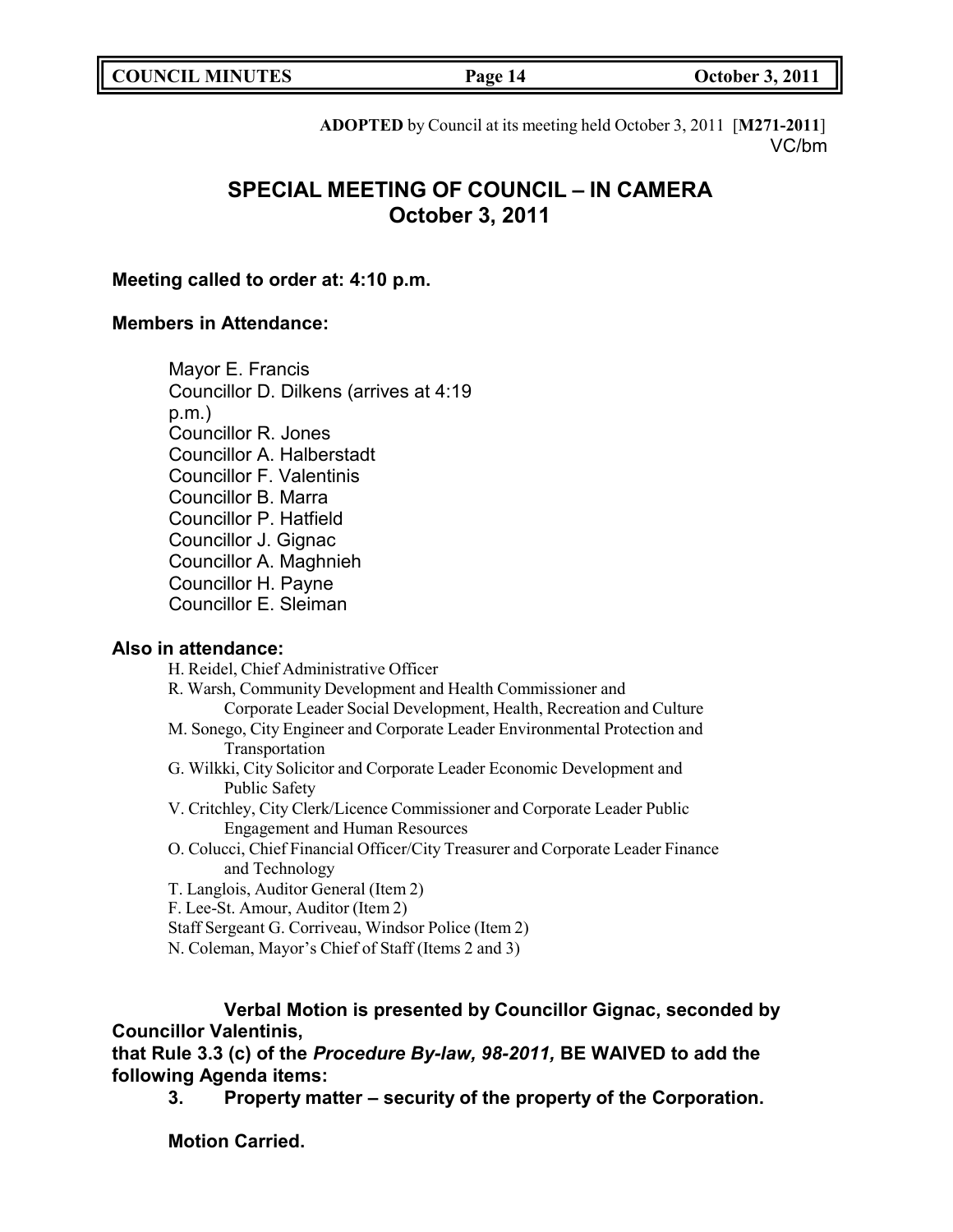| <b>COUNCIL MINUTES</b> | Page 15 | <b>October 3, 2011</b> |
|------------------------|---------|------------------------|
|                        |         |                        |

**Verbal Motion is presented by Councillor Marra, seconded by Councillor Hatfield,**

**to move in Camera for discussion of the following item(s), adding Item 3:**

| Item No.                                 | <b>Subject</b>                                                                           | Section - Pursuant to<br>Municipal Act,<br>2001,<br>as amended |
|------------------------------------------|------------------------------------------------------------------------------------------|----------------------------------------------------------------|
| 1.                                       | <b>Property matter – settlement</b>                                                      | 239(2)(c)                                                      |
| 2.<br>Property/legal matter – litigation |                                                                                          | 239(2)(a)(e)                                                   |
| 3.                                       | Property matter – security of the property of the<br>Corporation - verbal report - ADDED | 239(2)a)                                                       |

### **Motion Carried.**

## **Declarations of Pecuniary Interest:**

None declared.

**Discussion on the items of business. (Items 1, 2 and 3)**

# **Verbal Motion is presented by Councillor Valentinis, seconded by Councillor Jones,**

**to move back into public session.**

**Motion Carried.**

# **Moved by Councillor Gignac, seconded by Councillor Dilkens, THAT the Clerk BE DIRECTED to transmit the recommendation(s) contained in the report(s) discussed at the In-Camera Council Meeting held October 3, 2011 directly to Council for consideration at the next Regular Meeting.**

1. That the recommendation contained in the in-camera report from the Property Coordinator, Property Supervisor, City Solicitor and Corporate Leader Economic Development and Public Safety, Chief Financial Officer/City Treasurer and Corporate Leader Finance and Technology and City Engineer and Corporate Leader Environmental Protection and Transportation respecting a property matter - settlement **BE APPROVED**.

2. That the confidential report from City Engineer and Corporate Leader Environmental Protection and Transportation, Chief Financial Officer/City Treasurer and Corporate Leader Finance and Technology and City Solicitor and Corporate Leader Economic Development and Public Safety respecting a property/legal matter – litigation **BE RECEIVED FOR INFORMATION**.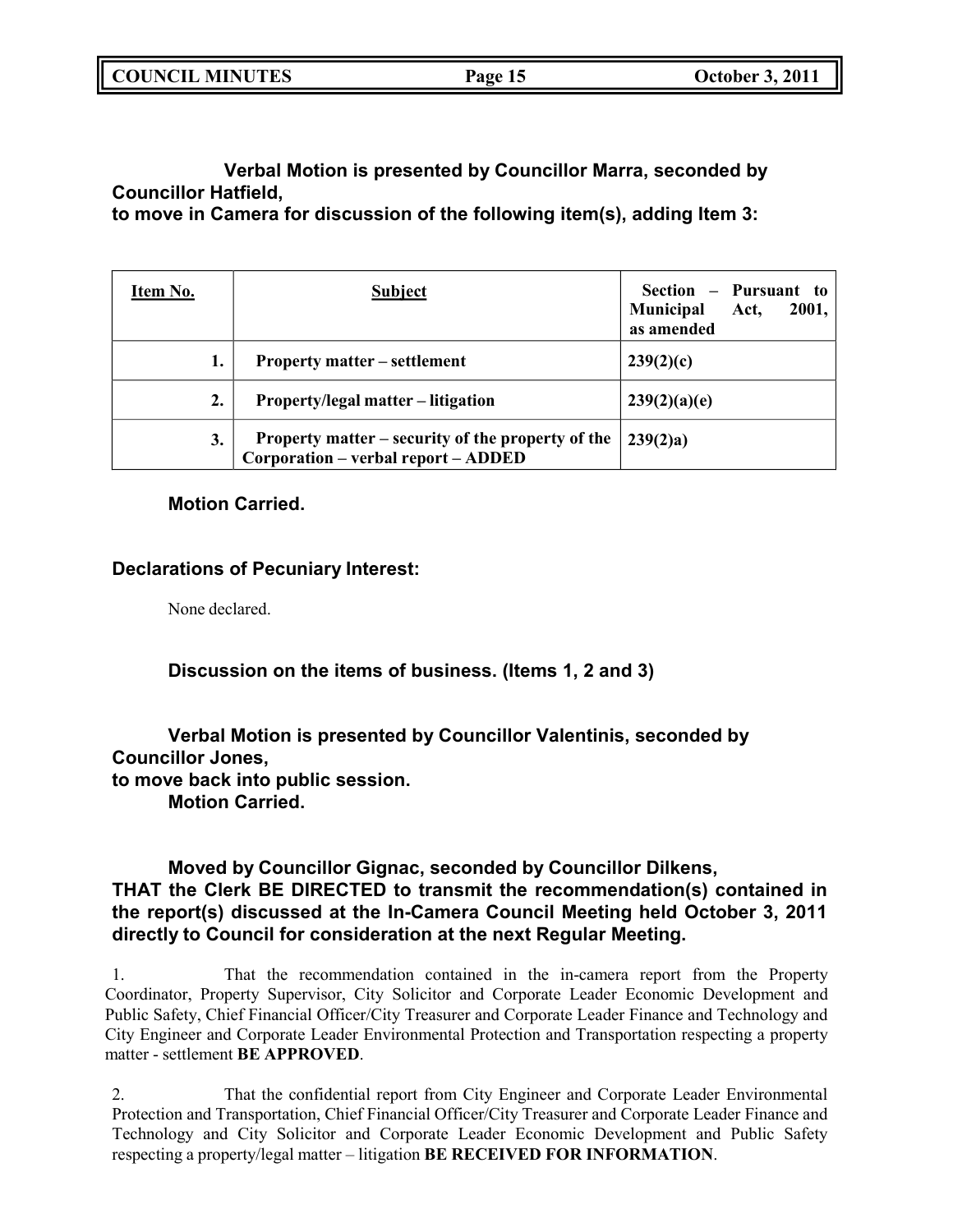| <b>COUNCIL MINUTES</b> | Page 16 |
|------------------------|---------|
|                        |         |

3. That the confidential verbal report from Mayor Francis respecting a property matter – security of the property of the Corporation **BE RECEIVED FOR INFORMATION**.

# **Motion Carried.**

Г.

**Moved by Councillor Jones, seconded by Councillor Sleiman, That the special meeting of council held October 3, 2011 BE ADJOURNED. (Time: 4:51 p.m.) Motion Carried.**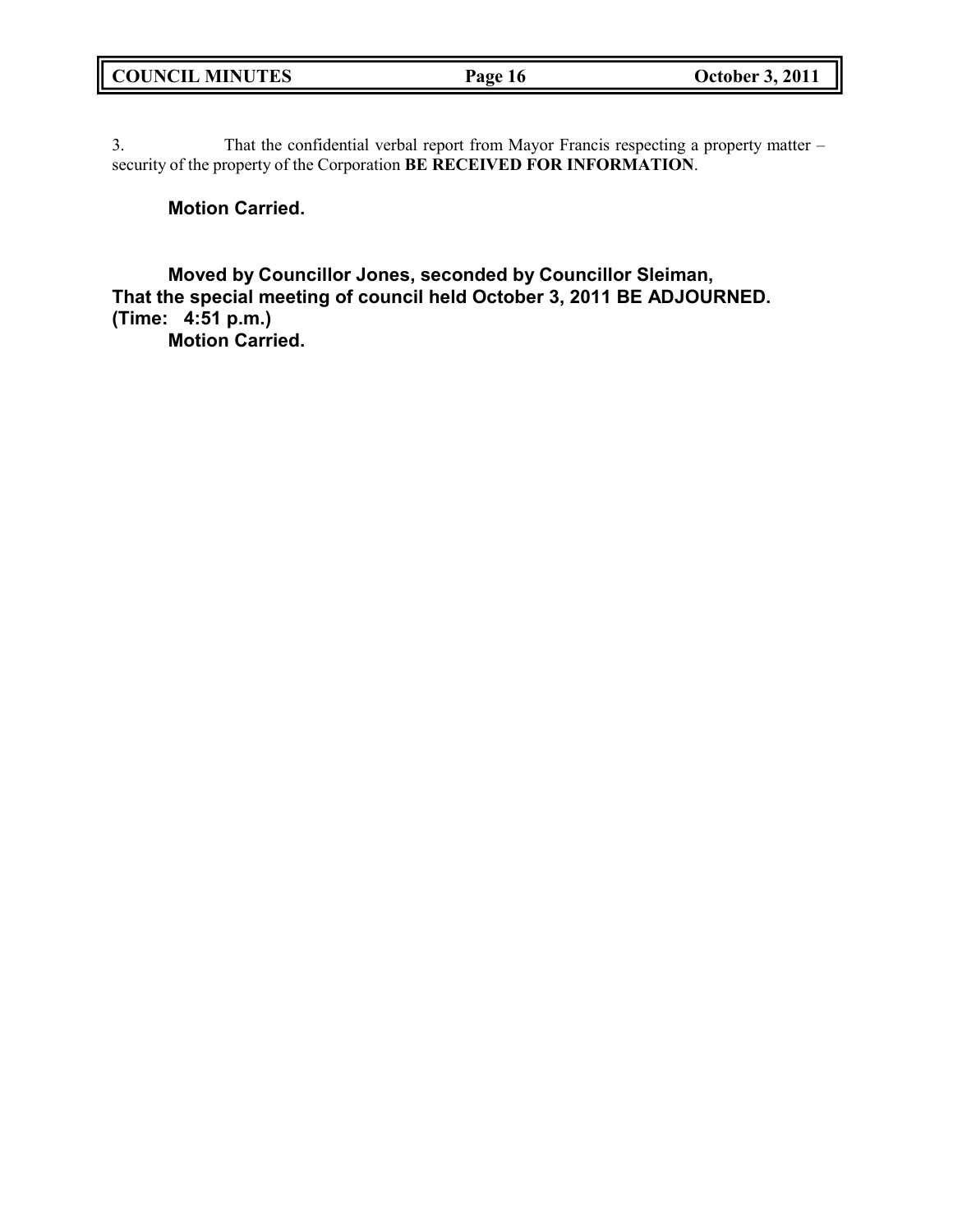| <b>COUNCIL MINUTES</b> | Page 17 | <b>October 3, 2011</b> |
|------------------------|---------|------------------------|
|                        |         |                        |

**ADOPTED** by Council at its meeting held October 3, 2011 **[M270-2011] KK/** Windsor, Ontario, October 3, 2011

# **REPORT NO. 32** of the **SOCIAL DEVELOPMENT, HEALTH & CULTURE STANDING COMMITTEE** of its meeting held September 14, 2011

| <b>Present:</b> | <b>Councillor Al Maghnieh, Chair</b> |
|-----------------|--------------------------------------|
|                 | <b>Councillor Alan Halberstadt</b>   |
|                 | <b>Councillor Percy Hatfield</b>     |
|                 | <b>Councillor Ron Jones</b>          |
|                 |                                      |

**Regrets: Councillor Ed Sleiman** (city business)

That the following recommendation of the Social Development, Health and Culture Standing Committee **BE APPROVED** as follows**:**

Moved by Councillor Jones, seconded by Councillor Hatfield,

To recommend **ACCEPTANCE** and **APPROVAL** of the application to access the Late Career Nurse Intiative (LCNI) program forwarded to the Ministry of Health. Pending council approval of participation in the program, that **APPROVAL** be given to execute the necessary LCNI agreement with the Ministry of Health and further, that the Chief Administrative Officer and City Clerk be **AUTHORIZED** to sign the required agreement satisfactory in form to the City Solictor, City Treasurer as to financial content and approval as to technical content by the Adminstrator of Huron Lodge.

Carried.

*Clerk's Note:* **The report of the Director of Care, Huron Lodge entitled "Late Career Nurse Initiative (LCNI) 2011/2012" dated July 28, 2011 is** *attached* **for information.**

LiveLink  $\#15436$  File AH/10782

**CHAIRPERSON**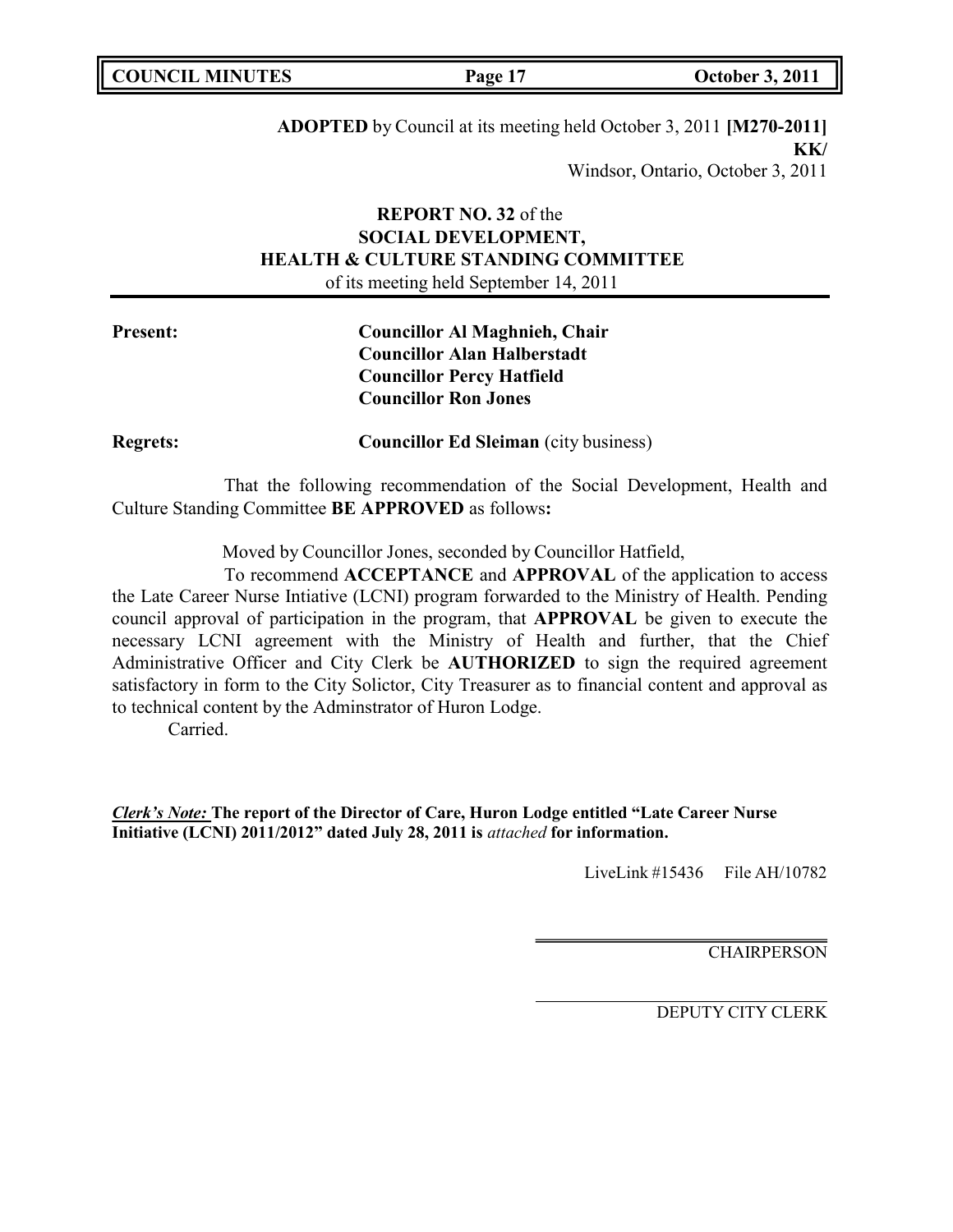| <b>COUNCIL MINUTES</b> |
|------------------------|
|------------------------|

**ADOPTED** by Council at its meeting held October 3, 2011 **[M272-2011]** KK/ Windsor, Ontario, October 3, 2011

# **REPORT NO. 33** of the **SOCIAL DEVELOPMENT, HEALTH & CULTURE STANDING COMMITTEE** of its meeting held September 14, 2011

# **Present: Councillor Al Maghnieh, Chair Councillor Alan Halberstadt Councillor Percy Hatfield Councillor Ron Jones**

**Regrets: Councillor Ed Sleiman** (city business)

That the following recommendation of the Social Development, Health and Culture Standing Committee **BE APPROVED** as follows**:**

Moved by Councillor Hatfield, seconded by Councillor Jones,

**THAT** the agreement between the City of Windsor and the Rotary Club of Windsor (1918) for the Rotary Club of Windsor (1918) to stage the Art in the Park Festival **BE RENEWED** for the years 2010 to 2014 inclusive subject to the following conditions:

- a. Forty percent (40%) of the net revenue of the festival, including revenue from all food and beverage concession sales, all gate admission receipts, and all artisan admission fees, will accrue to the Willistead Manor Capital Restoration Reserve Fund and will be paid to the Willistead Manor Capital Restoration Reserve Fund no later than November 1st of each year of the festival along with an audited financial statement for each year, with the remaining sixty percent (60%) of the net revenue being retained by the Rotary Club of Windsor (1918) for use for that organization's charitable purposes.
- b. Any restricted grant monies secured by the Rotary Club of Windsor (1918), which require exclusion of the municipality, will remain the property of the Rotary Club of Windsor (1918) for use for that organization's charitable purposes.
- c. The Rotary Club of Windsor (1918) **BE PERMITTED** during Art in the Park to levy an admission charge at its discretion on individuals entering Willistead Park during the Art in the Park event.
- d. The detailed requirements and special conditions pertaining to Art in the Park will be reviewed with the Executive Director Recreation and Culture on an annual basis and reported to the CAO as a separate agreement; and
- e. The costs incurred by city departments in support of the event will be paid to each department upon presentation of a detailed invoice with the City expenses being deducted from the gross revenues derived from the event.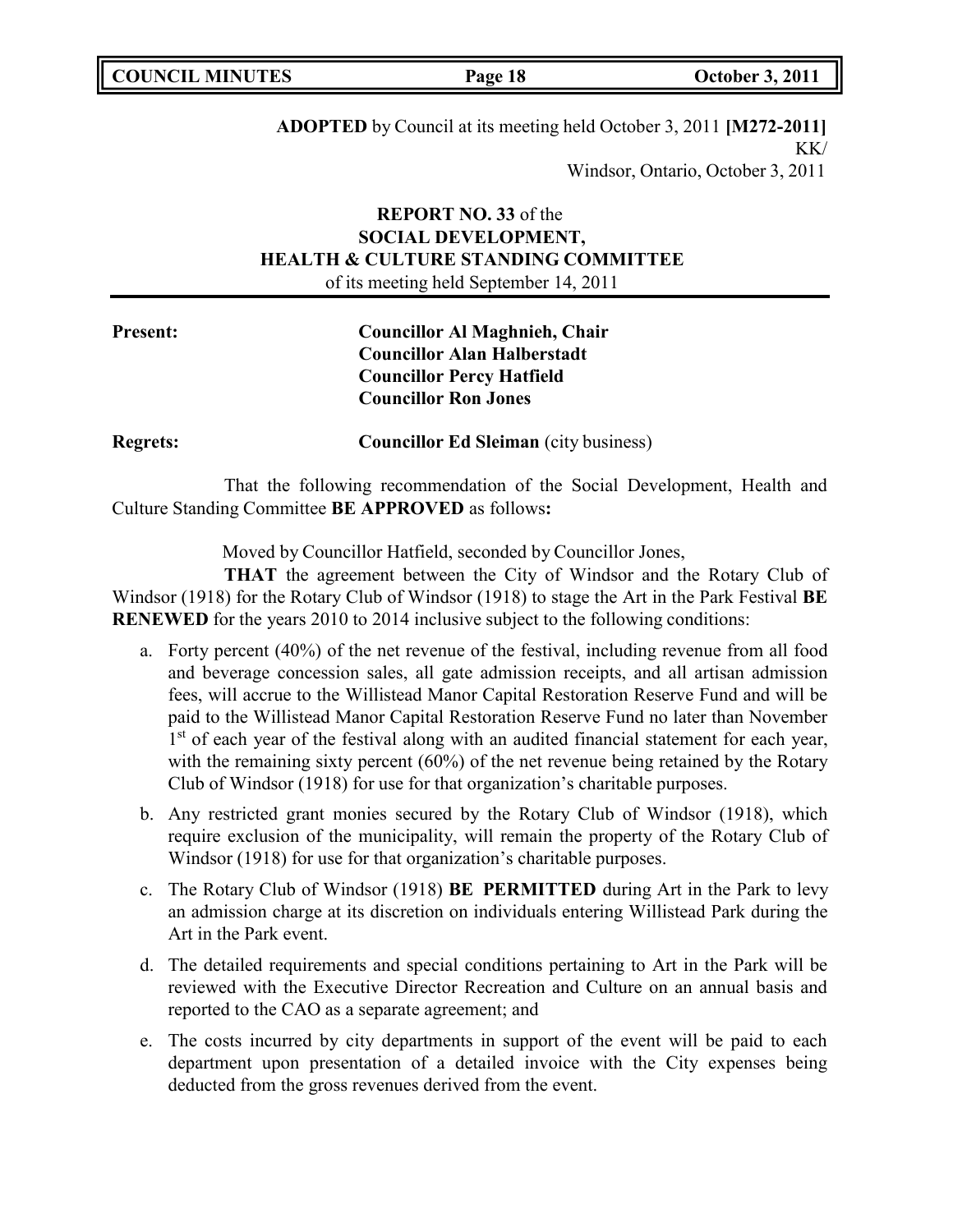|--|

**AND THAT** the Agreement **BE ASSIGNED** to the Rotary Club of Windsor Foundation Fund, subject to all the terms and conditions contained herein, or as may be amended from time to time, and as long as the Rotary Club of Windsor (1918) is not relieved from its obligations under the Agreement as renewed and amended pursuant to this recommendation. Carried.

*Clerk's Note:* The report of the Executive Director of Recreation and Culture entitled "Joint Use Renewal Agreement between the City of Windsor and Rotary Club of Windsor 1918 for Art in the Park" dated July 25, 2011 is *attached* for information.

> LiveLink #15438 File SR/11168

> CHAIRPERSON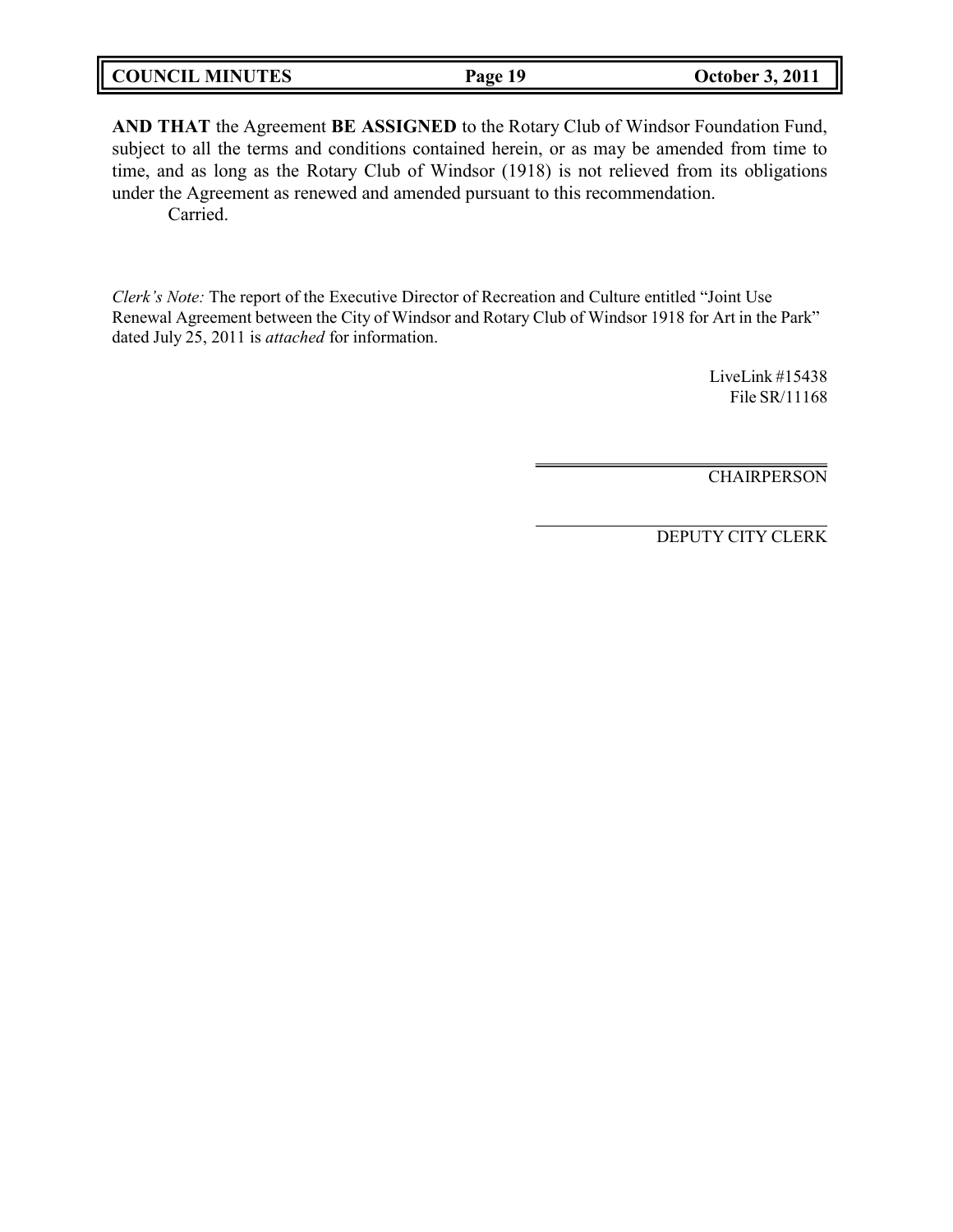| <b>COUNCIL MINUTES</b> | Page 20 | <b>October 3, 2011</b> |
|------------------------|---------|------------------------|
|                        |         |                        |

**ADOPTED** by Council at its meeting held October 3, 2011 **[M273-2011]**  $KK/$ Windsor, Ontario, October 3, 2011

# **REPORT NO. 34** of the **SOCIAL DEVELOPMENT, HEALTH & CULTURE STANDING COMMITTEE** of its meeting held September 14, 2011

| <b>Present:</b>     | <b>Councillor Al Maghnieh, Chair</b><br><b>Councillor Alan Halberstadt</b><br><b>Councillor Percy Hatfield</b><br><b>Councillor Ron Jones</b> |
|---------------------|-----------------------------------------------------------------------------------------------------------------------------------------------|
| <b>Regrets:</b>     | <b>Councillor Ed Sleiman</b> (city business)                                                                                                  |
| <b>Referencing:</b> | <b>REPORT NO. 4 of the Mayor's Youth Advisory</b><br><b>Committee</b> of its meeting held July 4, 2011.                                       |

That the following recommendation of the Social Development, Health and Culture Standing Committee **BE APPROVED** as follows**:**

Moved by Councillor Hatfield, seconded by Councillor Jones,

That T. Lei and T. Au-Yeung **BE AUTHORIZED** to attend on behalf of the Mayor's Youth Advisory Committee at an upcoming Transit Windsor Strategic Plan meeting scheduled for August 2011.

Carried.

*Clerk's Note:* Report No. 4 of the Mayor's Youth Advisory Committee of its meeting held July 4, 2011 is attached for information.

**CHAIRPERSON**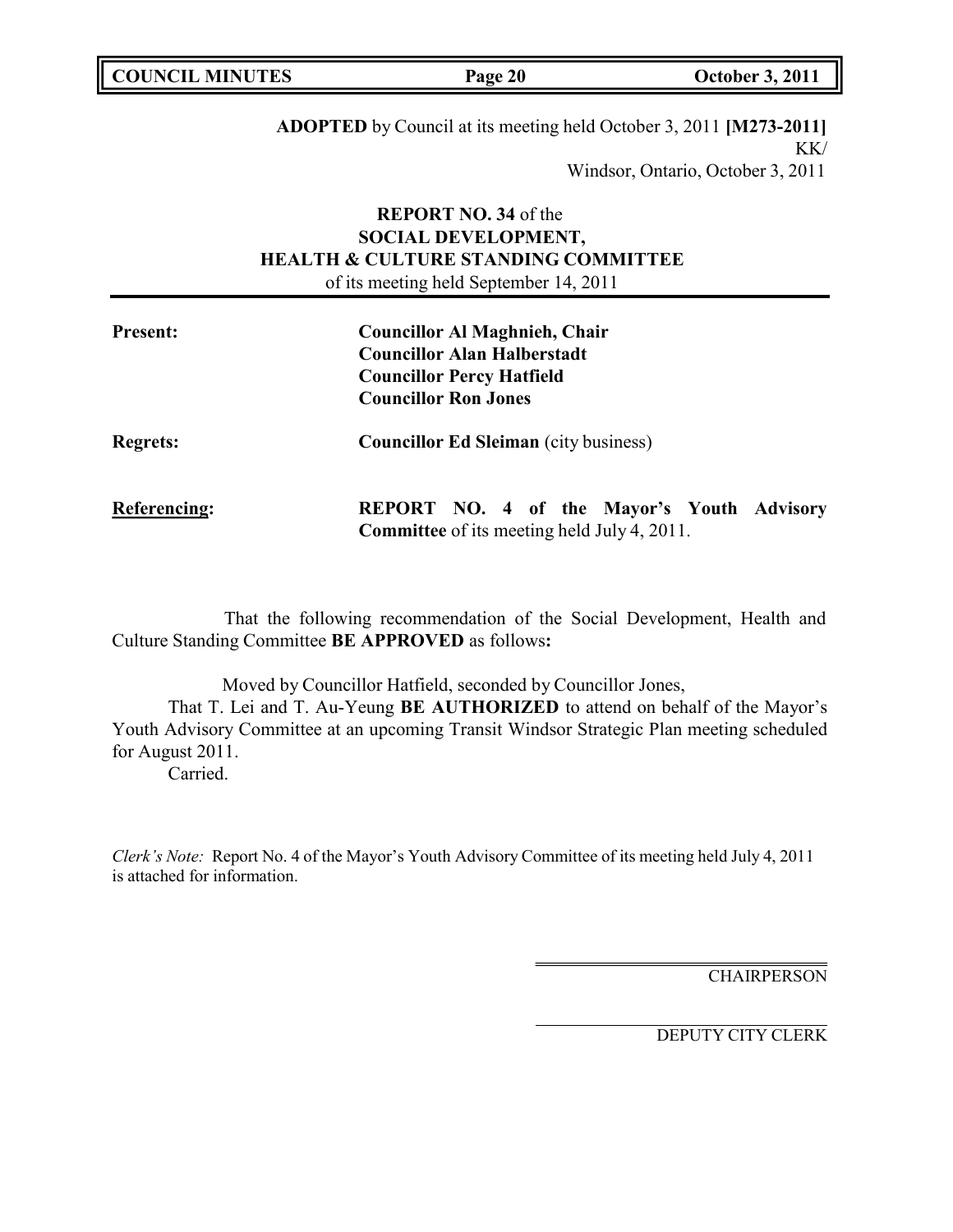| <b>COUNCIL MINUTES</b> | Page 21 | <b>October 3, 2011</b> |
|------------------------|---------|------------------------|
|                        |         |                        |

**ADOPTED** by Council at its meeting held October 3, 2011 **[M274-2011] KK/** Windsor, Ontario, October 3, 2011

# **REPORT NO. 35** of the **SOCIAL DEVELOPMENT, HEALTH & CULTURE STANDING COMMITTEE** of its meeting held September 14, 2011

| <b>Present:</b>     | <b>Councillor Al Maghnieh, Chair</b><br><b>Councillor Alan Halberstadt</b><br><b>Councillor Percy Hatfield</b><br><b>Councillor Ron Jones</b> |
|---------------------|-----------------------------------------------------------------------------------------------------------------------------------------------|
| <b>Regrets:</b>     | <b>Councillor Ed Sleiman</b> (city business)                                                                                                  |
| <b>Referencing:</b> | <b>REPORT NO. 5 of the Mayor's Youth Advisory</b><br><b>Committee</b> of its meeting held July 4, 2011.                                       |

That the following recommendation of the Social Development, Health and Culture Standing Committee **BE APPROVED** as follows**:**

Moved by Councillor Hatfield, seconded by Councillor Jones,

That MYAC Committee members S. Davidson and T. Fairlee **BE AUTHORIZED** to meet with the Windsor Public Library – Riverside Library staff to foster a relationship and assist in encouraging youth to greater use the Library facilities. Carried.

*Clerk's Note:* Report No. 5 of the Mayor's Youth Advisory Committee of its meeting held July 4, 2011 is attached for information.

**CHAIRPERSON**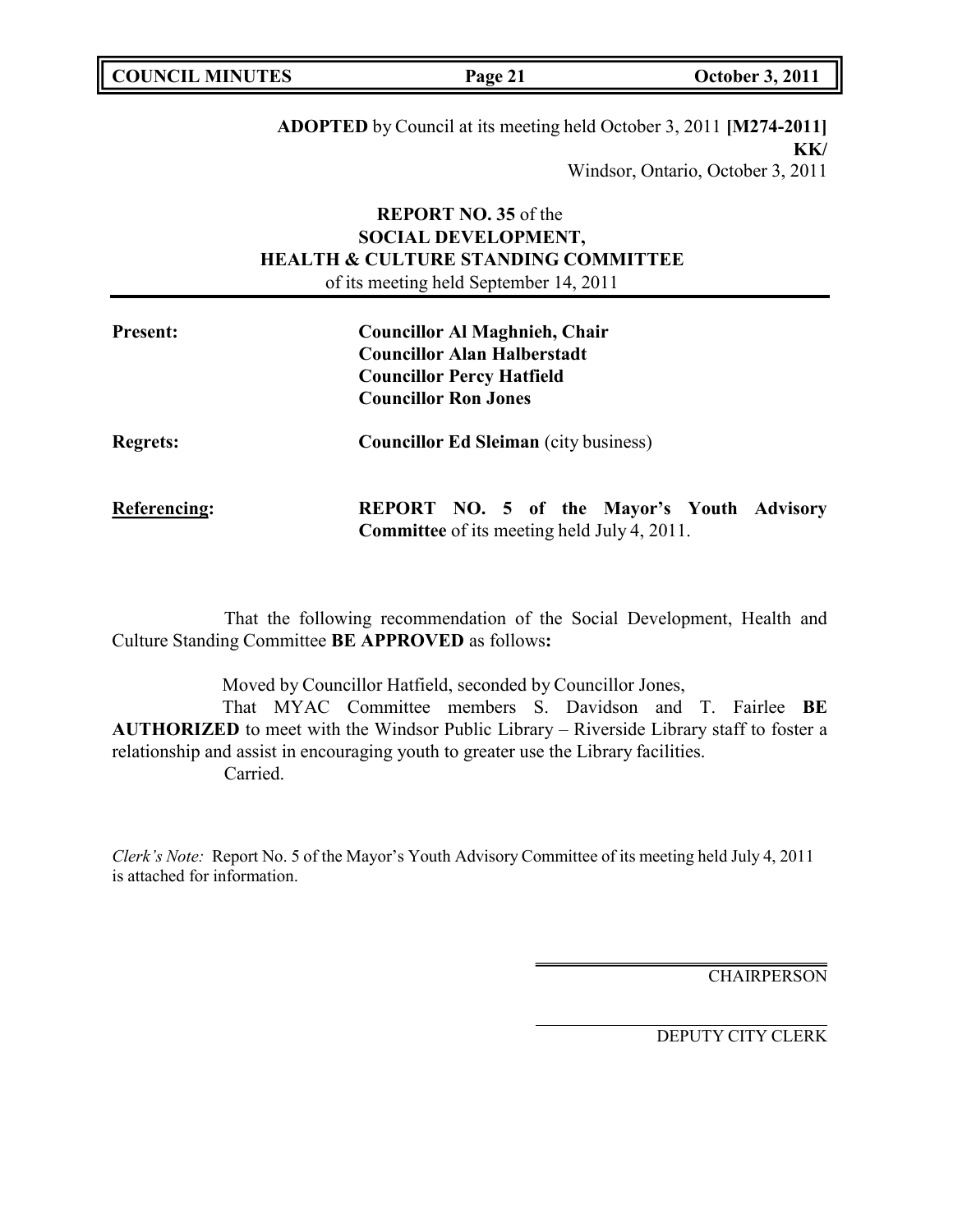| <b>COUNCIL MINUTES</b> | Page 22 | <b>October 3, 2011</b> |
|------------------------|---------|------------------------|
|                        |         |                        |

**ADOPTED** by Council at its meeting held October 3, 2011 **[M275-2011] KK/** Windsor, Ontario, October 3, 2011

# **REPORT NO. 36** of the **SOCIAL DEVELOPMENT, HEALTH & CULTURE STANDING COMMITTEE** of its meeting held September 14, 2011

| <b>Present:</b> | <b>Councillor Al Maghnieh, Chair</b><br><b>Councillor Alan Halberstadt</b><br><b>Councillor Percy Hatfield</b><br><b>Councillor Ron Jones</b> |
|-----------------|-----------------------------------------------------------------------------------------------------------------------------------------------|
| <b>Regrets:</b> | <b>Councillor Ed Sleiman</b> (city business)                                                                                                  |

**Referencing: REPORT NO. 7 of the Seniors Advisory Committee** of its meeting held June 30, 2011.

That the following recommendation of the Social Development, Health and Culture Standing Committee **BE APPROVED** as follows**:**

Moved by Councillor Hatfield, seconded by Councillor Jones,

That a letter of support from the City of Windsor **BE REQUESTED** by the Senior Advisory Committee (S.A.C.) supporting the collaborative group authoring an application to the Ontario Trillium Foundation for multi-year funding to support the next steps of the project; and that the Mayor and Chief Administrative Officer **BE AUTHORIZED** to sign the letter of support.

Carried.

*Clerk's Note:* Report No. 7 of the Seniors Advisory Committee of its meeting held June 30, 2011 is attached for information.

**CHAIRPERSON**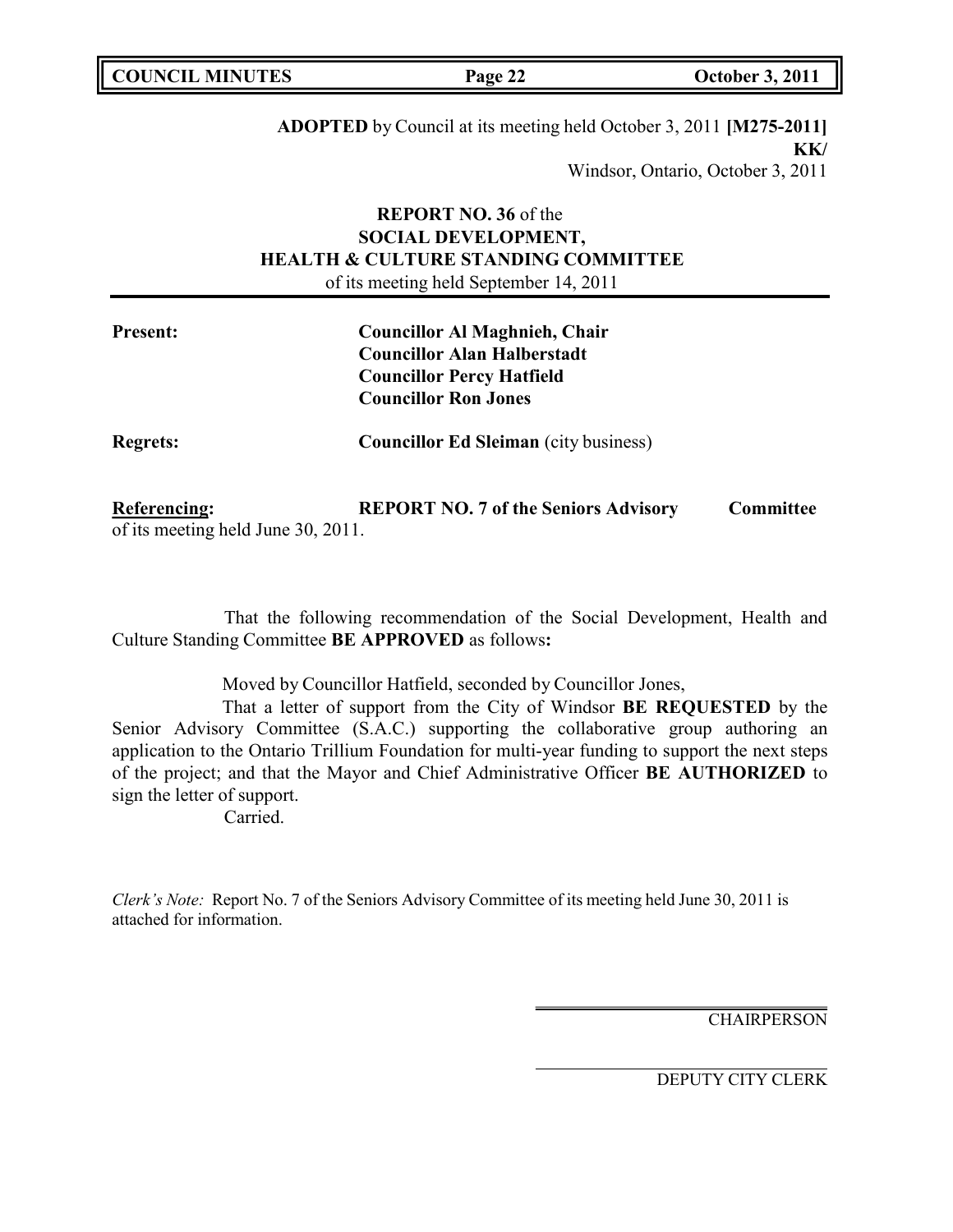| <b>COUNCIL MINUTES</b> | Page 23 | <b>October 3, 2011</b> |
|------------------------|---------|------------------------|
|                        |         |                        |

**ADOPTED** by Council at its meeting held October 3, 2011 **[M276-2011]** KK Windsor, Ontario, October 3, 2011

# **REPORT NO. 37** of the **SOCIAL DEVELOPMENT, HEALTH & CULTURE STANDING COMMITTEE** of its meeting held September 14, 2011

| <b>Present:</b> | <b>Councillor Al Maghnieh, Chair</b><br><b>Councillor Alan Halberstadt</b><br><b>Councillor Percy Hatfield</b><br><b>Councillor Ron Jones</b> |
|-----------------|-----------------------------------------------------------------------------------------------------------------------------------------------|
| <b>Regrets:</b> | <b>Councillor Ed Sleiman</b> (city business)                                                                                                  |

**Referencing: REPORT NO. 8 of the Seniors Advisory Committee** of its meeting held June 30, 2011.

That the following recommendation of the Social Development, Health and Culture Standing Committee **BE APPROVED** as follows**:**

Moved by Councillor Hatfield, seconded by Councillor Jones,

That the Age Friendly Windsor (A.F.W.) Project **BE SUPPORTED** and **BE AUTHORIZED** to submit "A Call for Presentations" to the Parks and Recreation Annual Conference to be held in Niagara Falls, Ontario in April 2012 to present the findings to the Committee.

Carried.

*Clerk's Note:* Report No. 8 of the Seniors Advisory Committee of its meeting held June 30, 2011 is attached for information.

**CHAIRPERSON**